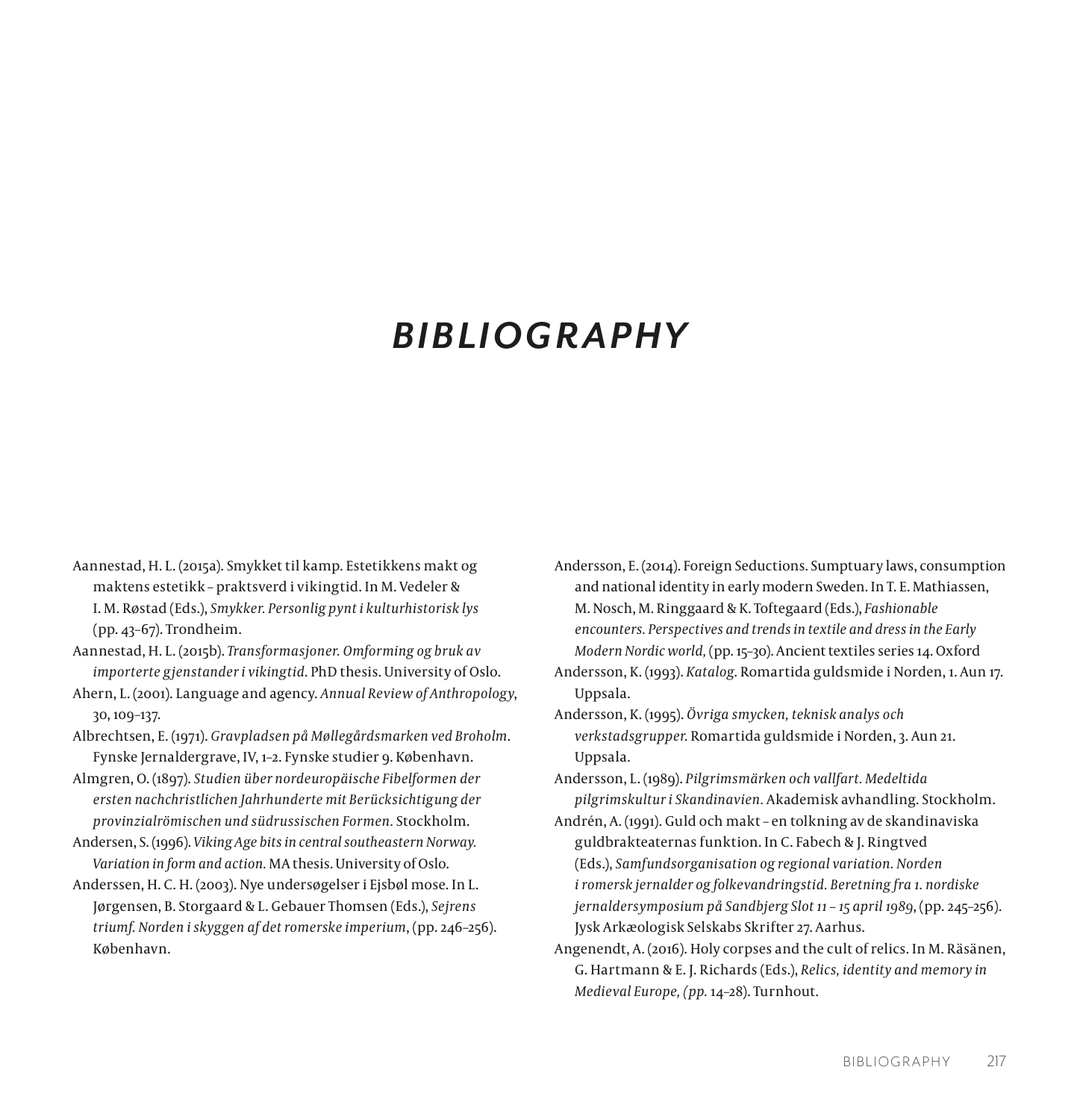Andrén, A. (2006). A world of stone. Warrior culture, hybridity, and Old Norse cosmology. In A. Andrén, K. Jennbert & C. Raudvere (Eds.), *Old Norse religion in long-term perspectives*, (pp. 33–38). Lund.

*Annaler for nordisk oldkyndighed* (1845). Det Kongelige Nordiske Oldskrift-Selskab 1844–1845. København.

Anthony, D. (2007). *The horse, the wheel, and language. How Bronze Age riders from the steppes shaped the modern world.* Princeton.

Appadurai, A. (1986). *The social life of things. Commodities in cultural perspective.* Cambridge.

Argent, G. (2010). Do the clothes make the horse? Relationality, roles and statuses in Iron Age inner Asia. World Archaeology, 42, 157–174.

Argent, G. (2012). Toward a privileging of the nonverbal. Communication, corporeal synchrony and transcendence in humans and horses. In J. A. Smith & R. W. Mitchell (Eds.), *Experiencing animals. Encounters between animal and human minds*. New York.

Arrhenius, B. (1962). Det flammande smycket. *Fornvännen*, 57, 79–101.

Arrhenius, B. (1985). *Merovingian garnet jewelry. Emergence and social implications*. Stockholm.

Arrhenius, B. (2001). Beliefs behind the use of polychrome jewellery in the Germanic area. In B. Magnus (Ed.), *Roman gold and the development of the Early Germanic kingdoms. Aspects of technical, socio-political, socio-economic, artistic and intellectual development, A.D. 1–550*. Symposium in Stockholm 14–16 November 1997, (pp. 297–310). Konferenser 51. Stockholm.

Arwill-Nordbladh, E. (2013). Golden nodes. Linking memory to time and place. In S. Bergerbrant & S. Sabatini (Eds.), *Counterpoint. Essays in archaeology and heritage studies in honour of professor Kristian Kristiansen*, (pp. 411–419). BAR International Series 2508. Oxford.

Ashby, S. P., Coutu, N. A. N. & Sindbæk, S. M. (2015). Urban networks and arctic outlands. Craft specialists and reindeer antler in Viking towns. *European Journal of Archaeology*, 18(4), 679–704.

Axboe, M. (1991). Guld og guder i folkevandringstid. Brakteaterne som kilde til politisk/religiøse forhold. In C. Fabech & J. Ringtved (Eds.), *Samfundsorganisation og Regional Variation. Norden i romersk jernalder og folkevandringstid. Beretning fra 1. nordiske jernaldersymposium på Sandbjerg Slot 11 – 15 april 1989*, (pp. 187–202). Jysk Arkæologisk Selskabs Skrifter 27. Aarhus.

Axboe, M. (1999). The year 536 and the Scandinavian gold hoards. *Medieval Archaeology*, 43, 186–188.

Axboe, M. (2007). *Brakteatstudier*. Nordiske Fortidsminder Serie B, 25. København.

Bakka, E. (1993). Gauselfunnet og bakgrunnen for det. In B. Solberg (Ed.), *Minneskrift til Egil Bakka*, (pp. 248–304). Arkeologiske skrifter 7. Bergen.

Barad, K. (2007). *Meeting the universe halfway. Quantum physics and the entanglement of matter and meaning.* Durham.

Bazelmans, J. (1999). By weapons made worthy. Lords, retainers and their relationship in *Beowulf*. Amsterdam.

Beckmann, C. (1969). *Metallfingerringe der römischen Kaiserzeit im freien Germanien.* Berlin.

Becker, C. J. (1953). Zwei Frauengräber des 7. Jahrhunderts aus Nørre Sandegaard, Bornholm. *Acta Archaeologica*, 24, 127–155.

Becker, C. J. (1990). *Nørre Sandegaard. Arkæologiske undersøkelser på Bornholm 1948–1952.* Historisk-filosofiske Skrifter 13. København.

Bedos-Rezak, B. M. (2000). Medieval identity. A sign and a concept. *The American Historical Review*, 105 (5), 1489–1533.

Bergstøl, J. (2007). *Samer i Østerdalen? En studie av etnisitet i jernalderen og middelalderen i det nordøstre Hedmark.* PhD thesis. University of Oslo: Acta Humaniora 325.

Binski, P. (forthcoming). Charisma and material culture. In [B. M. Bedos-Rezak](https://brill.com/search?f_0=author&q_0=Brigitte+Miriam+Bedos-Rezak) & [M. D. Rust](https://brill.com/search?f_0=author&q_0=Martha+Dana+Rust) (Eds.), *[Faces of charisma. Image, text,](https://brill.com/abstract/title/26902?rskey=9NI3ZA&result=1)  [object in Byzantium and the Medieval West](https://brill.com/abstract/title/26902?rskey=9NI3ZA&result=1)*. Leiden.

Birgitta of Sweden (2012). *Revelations of St. Birgitta I. Liber Caelestis*, In B. Morris, (Ed.), D. Searby (Trans.), Books 1–3. Oxford.

Birke, L., Bryld, M. & Lykke, N. (2004). Animal performances. An exploration of intersections between feminist science studies and studies of human/animal relationship. *Feminist Theory*, 5, 167–183.

Bjelland, R. (2000). Bot og bedring. Den norske pilgrimstradisjonen i middelalderen. MA thesis. University of Oslo.

Bjørdal, E. (2014). Gardar og graver frå steinalder til mellomalder på Hove og Sørbø i Sandnes. *Frà haug ok heiđni*, 2014 (3), 10–19.

Bjørn, A. & Shetelig, H. (1940). *Viking antiquities in England. With a supplement of Viking antiquities on the continent of western Europe.* Viking antiquities in Great Britain and Ireland 4. Oslo.

Blankenfeldt, R. (2013). Überlegungen zu Hinweisen auf Individualität in Deponierungen von Heeresausrüstungen. In B. Ludowici (Ed.), *Individual and individuality? Approaches towards an archaeology of personhood in the First Millennium AD*, (pp. 55–77). Neue Studien zur Sachsenforschung 4. Hannover.

Blankenfeldt, R. (2015). *Die persönlichen Ausrüstungen*. Das Thorsberger Moor 2. Schleswig.

Blindheim, C. (1947). Drakt og smykker. Studier i jernalderens drakthistorie i Norden. *Viking,* 11, 1–139.

Blindheim, M. (2004). *Gothic Painted wooden sculptures in Norway 1220–1350*. Oslo.

Blom, G. A. (1981). Pilegrimsveier. In F. Hødnebø (Ed.), *Kulturhistorisk leksikon for nordisk middelalder* 13, (pp. 306–310). Oslo.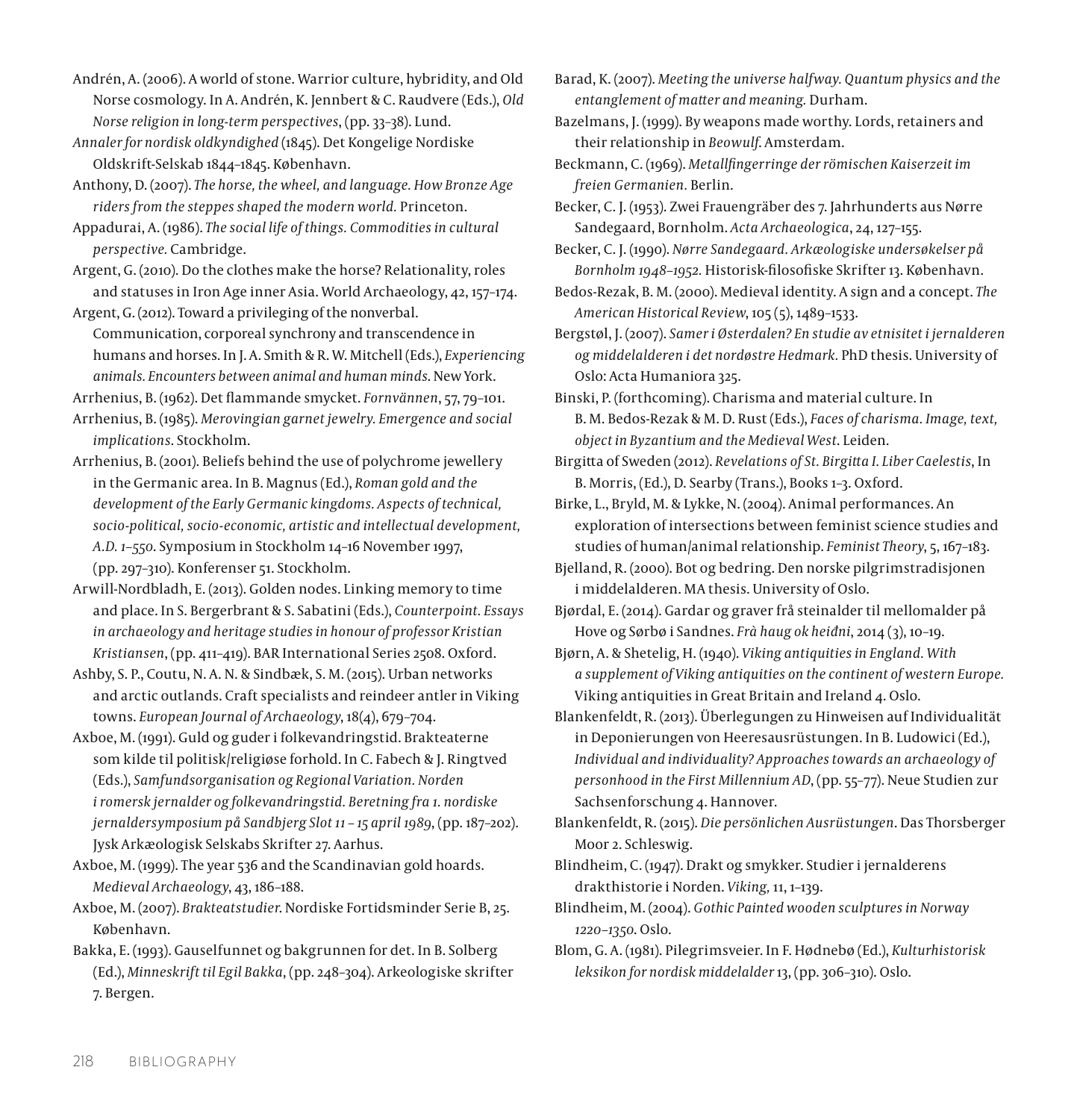Braathen, H. (1989). Ryttergraver. Politiske strukturer i eldre rikssamlingstid. *Varia* 19. Oslo.

Bradley, R. (1998). *The passage of arms. An archaeological analysis of prehistoric hoards and votive deposits.* Ed.2. Oxford.

Brandner, C. (2015). Sakrale Bilder in Bewegung. In M. Kapustka & W. T. Woodfin (Eds.), *Clothing the sacred. Medieval textiles as fabric, form and metaphor*, (pp. 71–88). Berlin.

Branting, A. & Lindblom, A. (1928). *Medeltida vävnader och broderier i Sverige I.* Svenska arbeten. Stockholm.

Braun, J. (1913). Mitre. *The Catholic Encyclopedia 10*, (pp. 404–406). New York.

Breilid, M. (1965). *Bjelland*. Bind 1. Gards og ættesoge. Mandal.

Breilid, M. (1974). *Kultursoga for Bjelland og Grindheim*. Mandal.

Brown, G. B. (1925). *The arts in early England. Saxon art and industry in the Pagan Period,* (pp. 3–4). London.

Brunning, S. (2013). *The 'living' sword in Early Medieval northern Europe. An interdisiplinary study.* PhD thesis. University College London.

Brunning, S. (2016). A 'divination staff' from Viking-Age Norway. At the British Museum. *Acta Archaeologica*, 87 (1), 193–200.

Burns, J. (2014). *Courtly love undressed. Reading through clothes in Medieval French culture*. Pennsylvania.

Burström, N. M. (2015). Things of quality. Possessions and animated objects in the Scandinavian Viking Age. In A. Klevenäs & C. Hedenstjerna-Jonson (Eds.), *Own and be owned. Archaeological approaches to the concept of possession*, (pp. 23–48). Stockholm Studies in Archaeology 62. Stockholm.

Bøe, J. (1923). *Norske guldfund fra folkevandringstiden.* Bergens museums aarbok, 1920–21, Historisk-antikvarisk række, 2. Bergen.

Bøe, J. (1926). *Norsk gravguld fra ældre jernalder*. Bergens museums årbok, 1926. Historisk-antikvarisk række, 2. Bergen.

Bøe, J. (1931). *Jernalderens keramikk i Norge*. Bergens Museums Skrifter, 14. Bergen.

Børsheim, R. L. & Soltvedt, E.-C. (2001). *Gausel-utgravingene 1997–2000*. AmS-Varia 39. Stavanger.

Callmer, J. (1977). *Trade beads and bead trade in Scandinavia, ca. 800–* 1000 A.D. Acta Archaeologica Lundensia, Series in 4º 11. Lund.

Callmer, J. (1991). Territory and dominion in late Iron Age southern Scandinavia. In K. Jennbert, L. Larsson, R. Petré & B. Wyszomirska-Werbart (Eds.), *Regions and reflections. In honour of Märta Strömberg*, (pp. 257–273). Stockholm.

Carlsen, E. B. (2001). *Kulturel og social kommunikation på baggrund af guldbrakteaternes typologiske udvikling.* PhD thesis. Aarhus University.

Carlsen, E. B. & Kristoffersen, S. (2003). Enda en – og enda en! *Frá haug ok heiðni,* 2003 (4), 33–35.

Carnap-Bornheim, C. v. & Ilkjær, J. (1996). *Die Prachtausrüstungen. Textband*. Illerup Ådal 5: Jutland Archaeological Society Publications. Aarhus.

Chapman, J. (2000). *Fragmentation in archaeology. People, places and broken objects in the prehistory of south-eastern Europe.* London.

Chapman, J. (2012). Structured deposition meets deliberate object fragmentation. *Archaeological Dialogues,* 19 (2), 129–133.

Chapman, J. & Gaydarska, B. (2007). *Parts and wholes. Fragmentation in prehistoric context.* Oxford.

Coatsworth, E. (2012). Mitre. In G. Owen-Crocker, E. Coatsworth & M. Haynard (Eds.), *Encyclopedia of medieval dress and textiles of the British Isles c. 450–1450*, (p. 370). Leiden.

Coleman, S. (2002). Do you believe in pilgrimage? Communitas, contestation and beyond. *Anthropological Theory*, 2 (3), 355–368.

Coleman, S. & Elsner, J. (1995). *Pilgrimage. Past and present. Sacred travel and sacred space in the world religions.* London.

Coote, J. (2006). 'Marvels of everyday vision'. The anthropology of aesthetics and the cattle-keeping Nilotes. In H. Morphy & M. Perkins (Eds.), *The anthropology of art. A reader*, (pp. 281–301). Oxford.

Crowfoot, E. (1990). Textile fragments from 'relic boxes' in Anglo-Saxon graves. In P. Walton & J.-P. Wild (Eds.), *Textiles in northern archaeology,* (pp. 47–56). North European symposium for archaeological textiles, Monograph 3 (NESAT III). London.

Cutler, A. (2002). The Industries of art. In A. E. Laiou (Ed.), *The economic history of Byzantium. From the seventh through the fifteenth century*, (pp. 555–583). Dumbarton Oaks Studies. Washington D.C.

Davidson, H. R. E. (1994). [1962]. *The sword in Anglo-Saxon England*. Woodbridge.

Davies, D. (1994). Christianity. In J. Holm & J. Bowker (Eds.), *Sacred place*. *Themes in religious studies*, (pp. 33–61). London.

de Groot, T. (2015). *Sluttrapport for prosjektet Registrering av Norges kirkeklokker fra middelalderen*. Available at: [https://brage.bibsys.no/](https://brage.bibsys.no/xmlui/handle/11250/2432588) [xmlui/handle/11250/2432588](https://brage.bibsys.no/xmlui/handle/11250/2432588). Accessed August 2018.

Delvaux. M. C. (2017a). Patterns of Scandinavian bead use between the Iron Age and Viking Age, ca. 600–1000 C.E. *Journal of the Society of Bead Researchers*, 29, 3–30.

Delvaux, M. C. (2017b). Viking-Age bead classification system (Callmer 1977). Available at: https://dataverse.harvard.edu/dataset. xhtml?persistentId=doi:10.7910/DVN/RODUZG. Accessed February 2018.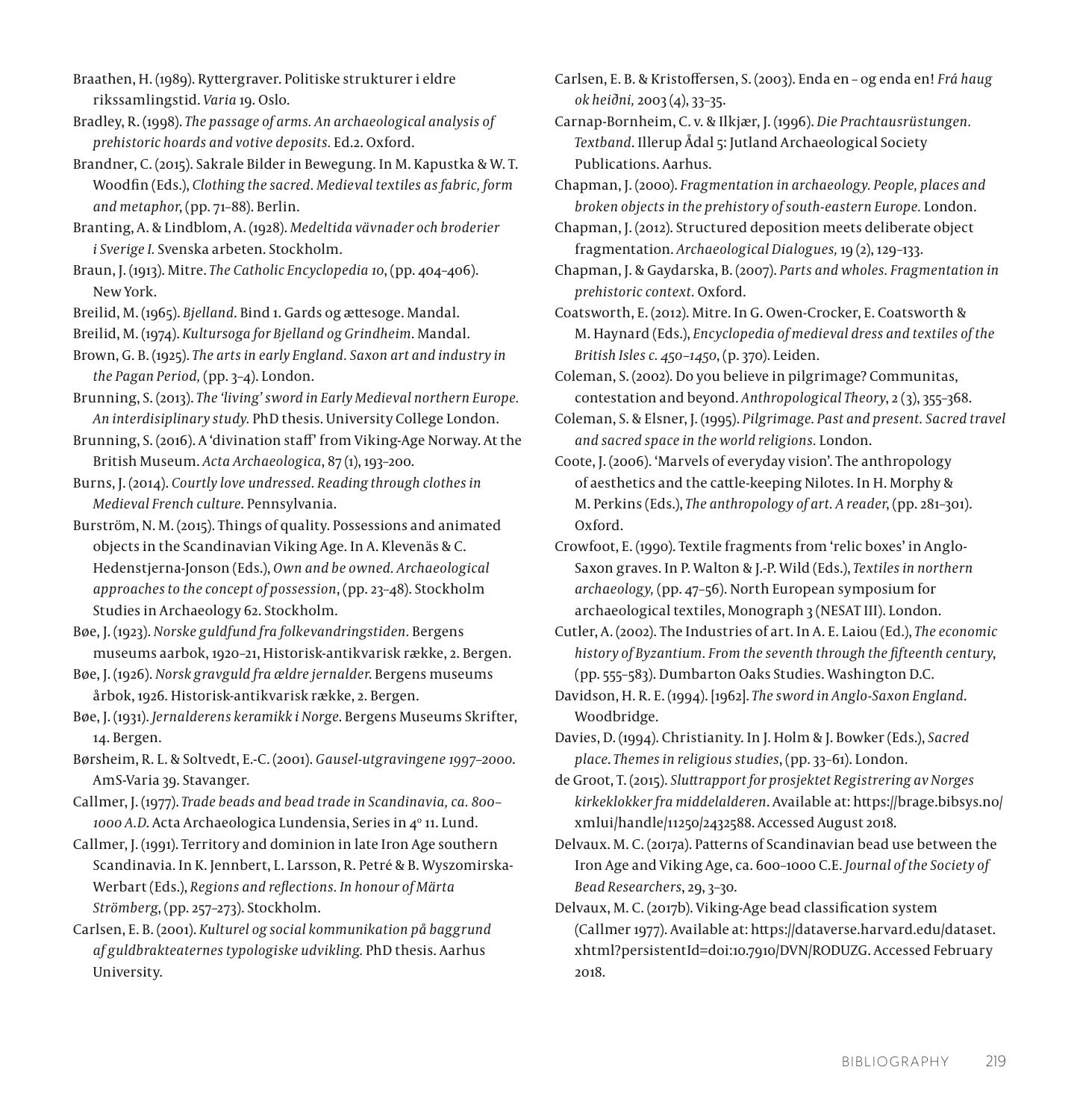[Dimitrova,](http://www.brepols.net/Pages/ShowAuthor.aspx?lid=129171) K. & [Goehring](http://www.brepols.net/Pages/ShowAuthor.aspx?lid=140194), M. (Eds.), (2014). *Dressing the part. Textiles as propaganda in the Middle Ages*. Turnhout.

DN = Diplomatarium Norvegicum. Oldbreve til Kundskap om Norges indre og ydre Forhold, Sprog, Slægter, Sæder. Lovgivning og Rettergang i Middelalderen [1847–2011]. Christiania/Oslo.

Douglas, M. (1996). *Natural symbols. Explorations in cosmology*. London.

Durand, W. (2010). *On the clergy and their vestments. A new translation of books 2–3 of the Rationale Divinorum Officiorum*, T. Thibodeau (Trans.). Chicago.

- Düwel, K. (1998). Frühe Schriftkultur bei den Barbaren. Germanische Runen, lateinsche Innschritten. In K. Fuchs, M. Kempa & R. Redies (Eds.), *Die Alamannen*, (pp. 491–498). Stuttgart.
- Eade, J. & Sallnow, M. J. (1991). *Contesting the sacred. The anthropology of Christian pilgrimage*. London.

Effros, B. (2002). Appearance and ideology. Creating distinctions between clerics and lay persons in Early Medieval Gaul. In D. G. Koslin & J. E Snyder (Eds.), *Encountering medieval textiles and dress. Objects, texts, images, (pp.* 7–24). New York.

Egan, G. & Pritchard, F. (2002). *Dress Accessoires c. 1150–c. 1450. Medieval finds from excavations in London* 3. New ed. Woodbridge.

Eggers, H. J. (1951). *Der Römische Import im freien Germanien*. Hamburg.

Eggert, B. M. (2013). Performative Paramente. In A. Schlittler & K. Tietze (Eds.), *Mode und Bewegung. Beiträge zur Theorie und Geschichte der Kleidung, (pp.* 111–120). Textile Studies 5. Berlin.

Ejerfeldt. L. (1981). Magi. In F. Hødnebø (Ed.), *Kulturhistorisk leksikon for nordisk middelalder* 11, (pp. 214–218). Oslo.

Eisenstadt, S (1968). (Ed.) *Max Weber. On charisma and institution building*. Selected papers. Chicago.

Ekengren, F. (2009.). *Ritualization – Hybridization – Fragmentation. The mutability of roman vessels in Germania Magna AD 1–400.* Acta Archaeologica Lundensia, Series in 4° 28. Lund.

Elliot, D. (2004). Dressing and undressing the clergy. Rites of ordination and degradation. In J. Burns (Ed.), *Medieval fabrications. Dress, textiles, cloth work and other cultural imaginings,* (pp. 55–70). New York.

Engelhardt, C. (1869). *Vimose-Fundet*. Fynske Mosefund, 2. København.

Engevik, A. (2008). *Bucket-shaped pots. Style, chronology and regional diversity in Norway in the late Roman and migration periods.* BAR International series 1816. Oxford.

Emrich, C. G., Brower, H. H., Feldman, J. M. & Garland, H. (2001). Images in words. Presidential rhetoric, charisma, and greatness. *Administrative Science Quarterly*, 46 (3), 527–557.

Estham, I. & Nisbeth, Å. (2001). *Linköpings domkyrka III. Inredning och inventarier.* Stockholm.

Ethelberg, P. et al. (2000). *Skovgårde. Ein Bestattungsplatz mit reichen Frauengräbern des 3. Jhs. n.Chr. auf Seeland.* Nordiske Fortidsminder, Serie B, 17. København.

Europaeus, A. (1914). Gravfynd i Uskela. *Finskt Museum,* 21, 23–38.

Evans, R. & Franklin, A. (2010). Equine beats. Unique rhythms (and floating harmony) of horses and their riders. In T. Edensor (Ed.), *Geographies of rhythm. Nature, place, mobilities and bodies*. Manchester.

Fallgren, J.-H. & Ljungkvist, J. (2016). The ritual use of brooches in Early Medieval forts on Öland, Sweden. *European Journal of Archaeology*, 19 (4), 681–703.

Falk, H. (1919). *Altwestnordische Kleiderkunde. Mit besonderer Berücksichtigung der Terminologie*, Kristiania/Oslo.

Ferdinan, J. & Ferdinan, K. (1962). Jernalderofferfund i Valmose ved Rislev. *Kuml*, 1961, 47–90.

Fernstål, L. (2004). *Delar av en grav och glimtar av en tid. Om yngre romersk järnålder, Tuna i Badelunda i Västmanland och personen i grav X.* Stockholm Studies in Archaeology 10. Stockholm.

Fowler, C. (2004). *The archaeology of personhood. An anthropological approach*. London.

Fredriksen, P. D., Kristoffersen, S. & Zimmermann, U. (2014). Innovation and collapse. Bucket-shaped pottery and metalwork in the terminal Migration Period. *Norwegian Archaeological Review*, 47 (2), 119–140.

Gad, T. & Gad, B. (1975). *Rejsen til Jakobsland*. Herning.

Game, A. (2001). Riding. Embodying the centaur. *Body & Society*, 7, 1–12.

Ganz, D. (2014). Pictorial textiles and their performance. The star mantle of Henry II. In K. Dimitrova & [M. Goehring](http://www.brepols.net/Pages/ShowAuthor.aspx?lid=140194) (Eds.), *Dressing the part. Textiles as propaganda in the Middle Ages*, (pp. 13–29). Turnhout.

Gardeła, L. (2016). *(Magic) staffs in the Viking Age*. Studia Medievalia Septentrionalia 27. Vienna.

Garrow, D. & Gosden, C. (2012). *Technologies of enchantment? Exploring Celtic art. 400 BC to AD 100.* Oxford.

Geake, H. (1997). *The use of grave-goods in Conversion-Period England ca.600–ca.850.* BAR British series 261. Oxford.

Gell, A. (1992). The technology of enchantment and the enchantment of technology. In J. Coote & A. Shelton (Eds.), *Anthropology, art and aesthetics*, (pp. 40–63). Oxford.

Gell, A. (1998). *Art and agency. An anthropological theory.* Oxford.

Gibson, A. (1993). *The so-called Anglo-Saxon work or thread boxes.* MA thesis. University of Nottingham.

Gibson, A. (2015). Anglo-Saxon 'work boxes' and the Burwell grave 42 box, Christian or pagan? *Proceedings of the Cambridge Antiquarian Society,* 104, 149–160.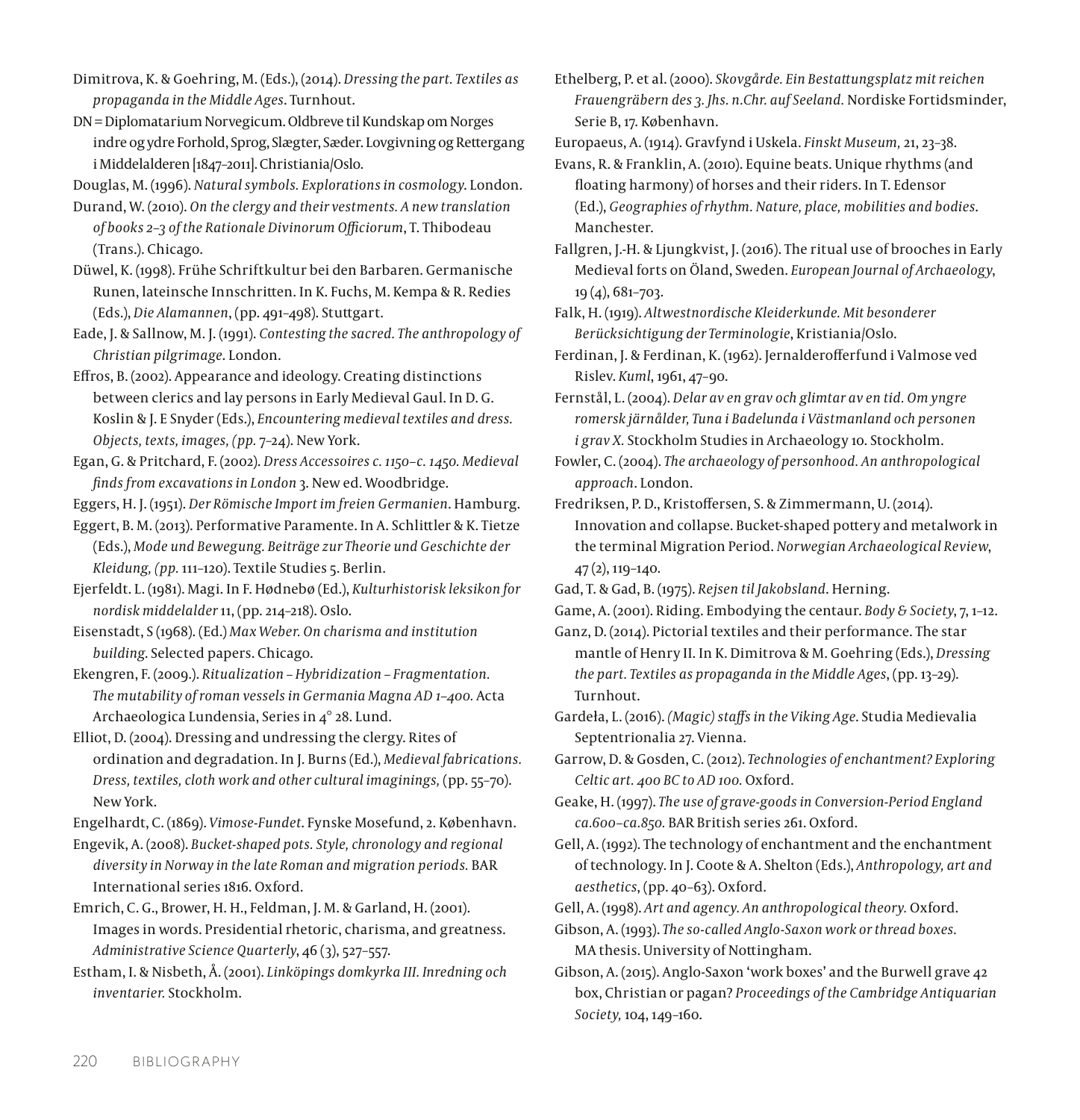Gibson, T. & Harris, P. (1994). Analysis of Anglo-Saxon solder deposited on a copper-alloy disc from the cemetery at Marina Drive, Dunstable, Beds. *Bedfordshire Archaeology,* 21, 108–118.

Gilchrist, R. (2008). Magic for the dead? The archaeology of magic in Later Medieval burials. *Medieval Archaeology*, 52, 119–159.

Gilchrist, R. (2012). *Medieval life. Archaeology and the life course*. Woodbridge.

Gilchrist, R. (2013). The materiality of medieval heirlooms. From biographical to sacred objects. In H. P. Hahn & H. Weiss (Eds.), *Mobility, meaning and the transformation of things*, (pp. 170–182). Oxford.

Gillings, M. & Pollard, J. (1999). Non-portable stone artefacts and contexts of meaning. The tale of Grey Wether [\(www.museums.ncl.](http://www.museums.ncl.ac.uk/Avebury/stone4.htm) [ac.uk/Avebury/stone4.htm](http://www.museums.ncl.ac.uk/Avebury/stone4.htm)). *World Archaeology*, 31 (2), 179–193.

Gjerløw, L. (1980). Blykors (og blyplater). In F. Hødnebø (Ed.), *Kulturhistorisk leksikon for nordisk middelalder* 2, (pp. 18–22). Oslo.

Gjerpe, L. E. (2017). *Effektive hus. Bosetning, jord og rettigheter på Østlandet i jernalder*. PhD thesis. University of Oslo.

Gjessing, G. (1934). *Studier i norsk merovingertid. Kronologi og oldsaksformer*. Skrifter utgitt av Det norske videnskaps-akademi 2, historisk-filosofisk klasse. Oslo.

Gjessing, G. (1943). Hesten i førhistorisk kunst og kultus. *Viking*, 7, 5–143.

Glørstad, A. Z. T. (2010). *Ringspennen og kappen. Kulturelle møter. Politiske symboler og sentraliseringsprosesser i Norge ca. 800–950.* PhD thesis. University of Oslo.

Glørstad, Z. T. & Røstad, I. M. (2015). Mot en ny tid? Merovingertidens ryggknappspenner som uttrykk for endring og erindring. In M. Vedeler & I. M. Røstad (Eds.), *Smykker. Personlig pynt i kulturhistorisk lys*, (pp. 181–210). Trondheim.

Glørstad, Z. T. & Wenn, C. C. (2017). Langeid in Setesdal, South-Norway. A Viking Age trade station along a mercantile highway. In Z. T. Glørstad & K. Loftsgarden (Eds.), *The power of the market. Trade, craft and resources in western Scandinavia, (pp.* 191–211). London.

Gosden, C. & Marshall, Y. (1999). The cultural biography of objects. *World Archaeology,* 31 (2), 169–178.

Grieg, S. (1947). Gjermundbufunnet. En høvdingegrav fra 900-årene fra Ringerike. Norske Oldfunn, 8. Oslo.

Grinsell, L. V. (1961). The breaking of objects as a funerary rite. *Folklore*, 72 (3), 475–491.

Grinsell, L.V. (1973). The breaking of objects as a funerary rite. Supplementary notes. *Folklore,* 84(2), 111–114.

Gräslund, B. & Price, N. (2012). Twilight of the Gods? The 'dust veil event' of AD 536 in critical perspective. *Antiquity,* 86, 428–443.

Hagberg, U. E. (1963). Blotare i Skedemosse. *Tor*, 1, 144–162.

Hagberg, U. E. (1967). *The votive deposits in the Skedemosse fen and their relation to the Iron-Age settlement on Öland, Sweden.* The archaeology of Skedemosse, II. Stockholm.

Hahn, C. (2012). *Strange beauty. Issues in the making and meaning of reliquaries*. Pennsylvania.

Hald, M. M., Henriksen, P., Jørgensen, L. & Skals, I. (2015). Danmarks ældste løg. *Nationalmuseets Arbejdsmark,* 2015, 104–115.

Hallpike, C. R. (1979). Social hair. In E. Z. Vogt (Ed.), *Reader in comparative religion. An Anthropological Approach*, (pp. 99–105). 4 Ed. New York.

Halvorsen, P. B. (1996). Pilegrimsvandringene i middelalderen. Den historiske og religiøse bakgrunnen. *Natur, kultur og tro i middelalderen, (pp.* 9–23). Oslo.

Hamilton, B. (2003). *Religion in the Medieval West*. 2. ed. London.

Hansen, U. L. et al. (1995). *Himlingøje – Seeland – Europa. Ein Gräberfeld der jüngeren römischen Kaiserzeit auf Seeland, seine Bedeutung und internationalen Beziehungen.* Nordiske Fortidsminder, Serie B 13. København.

Hansen, U. L. (2004). Schlangenkopfringe. In J. Hoops (Ed.), *Reallexikon der Germanischen Altertumskunde*<sup>2</sup> 27, 147–156. Berlin.

Hastrup, K. (1990). *Island of anthropology. Studies in past & present Iceland.* Odense.

Hauck, K. et al. (1985–1989). *Die Goldbrakteaten der Völkerwanderungszeit.* München.

Hauglid, R. (1938). Pilegrimsferd og pilegrimsmerke. *Foreningen til norske fortidsminnesmerkers bevaring. Årsberetning for 1936 og 1937, (pp. 117–126)*

Hauglid, R. (1944). Pilegrimsmerker på kirkeklokker. *Foreningen til norske fortidsminnesmerkers bevaring*. *Årsberetning 1942, (pp. 61–72).*

Hedeager, L. (1991). Gulddepoterne fra ældre germanertid. Forsøg på en tolkning. In C. Fabech & J. Ringtved (Eds.), *Samfundsorganisation og regional variation. Norden i romersk jernalder og folkevandringstid. Beretning fra 1. nordiske jernaldersymposium på Sandbjerg Slot 11 – 15 april 1989*, (pp. 203–212). Jysk Arkæologisk Selskabs Skrifter 27. Aarhus.

Hedeager, L. (1999a). Skandinavisk dyreornamentik. Symbolsk repræsentsasjon af en førkristen kosmologi. In I. Fuglestvedt, T. Gansum & A. Opedal (Eds.), *Et hus med mange rom. Vennebok til Bjørn Myhre på 60-årsdagen*, (pp. 219–238). AmS-Rapport 11 A. Stavanger.

Hedeager, L. (1999b). Sacred topography. Depositions of wealth in the cultural landscape. In A. Gustafsson & H. Karlsson (Eds.), *Glyfer och arkeologiska rum. In honorem Jarl Nordbladh*. Gothenburg.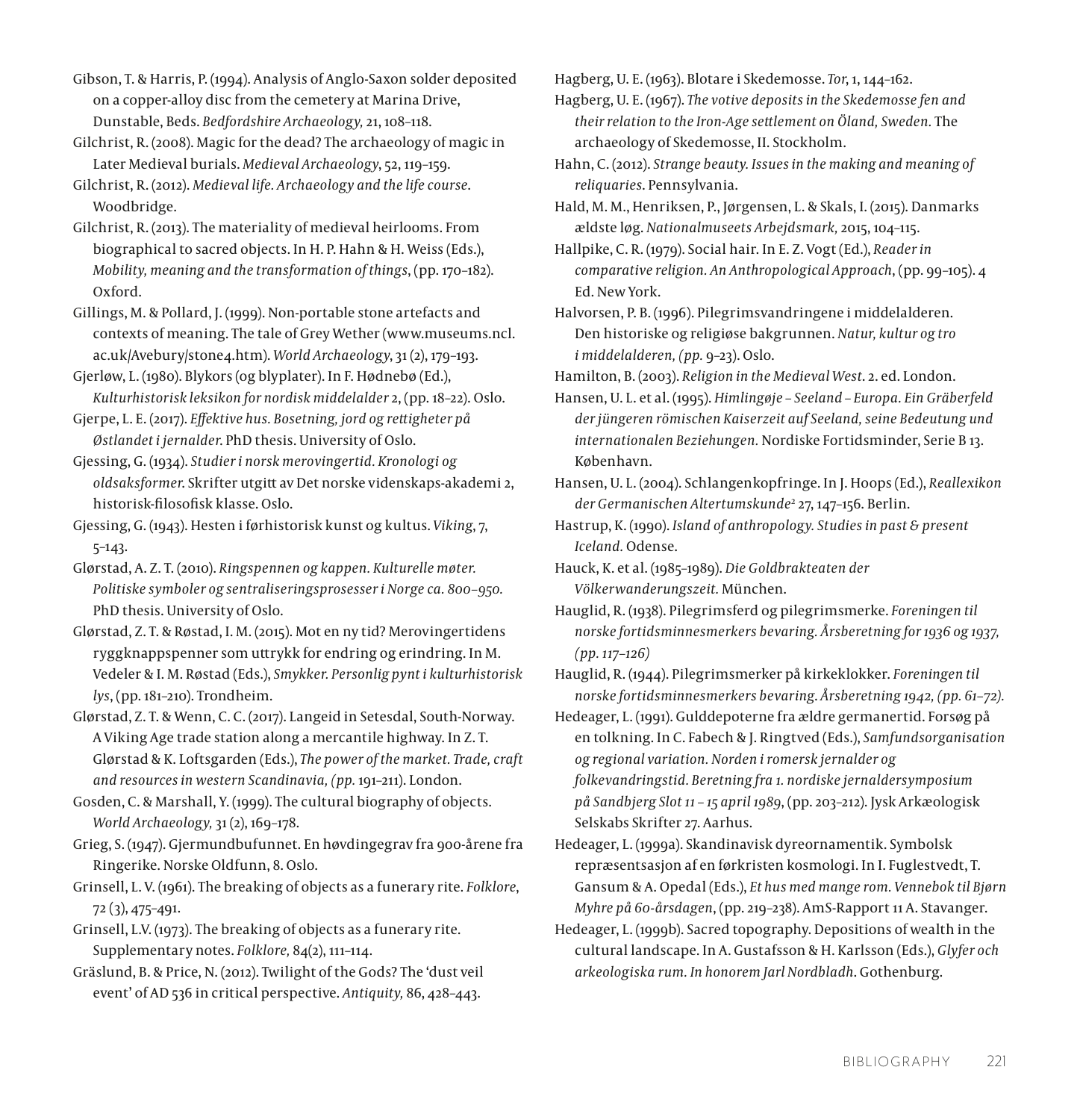Hedeager, L. (2005). Animal representations and animal iconography. In C. Ruhmann & V. Brieske (Eds.), *Dying Gods. Religious beliefs in northern and eastern Europe in the time of Christianisation,*  (pp. 231–245) Studien zur Sachsenforschung 15. Hannover.

Hedeager, L. (2011). *Iron Age myth and materiality. An archaeology of Scandinavia AD 400–1000.* London.

Hedeager, L. (2015). Epilog. Dalem i et nordisk perspektiv. In L. Hedeager & L. Forseth (Eds.), *Dalemfunnet*. Norske Oldfunn 30, (pp. 138–145). Oslo.

Herschend, F. (1997). *Livet i hallen. Tre fallstudier i den yngre järnålderns aristokrati.* Occasional papers in archaeology 14. Uppsala.

Hetherington, P. (2008). The enamels on a mitre from Linköping cathedral, and art in thirteenth century Constantinople. In P. Hetherington (Ed.), *Enamels, crowns, relics and icons*, (pp. 1–16). Variorum collected studies series. Surrey.

Hildebrand, H. (1874). Ormhufudringarne från äldre jernåldern. *KVHAA:s Månadsblad,* 2.

Hills C. M. (2011). Work boxes or reliquaries? Small copper-alloy containers in seventh century Anglo-Saxon graves. In S. Brookes, S. Harrington & A. Reynolds (Eds.), *Studies in early Anglo-Saxon art and archaeology. Papers in honour of Martin Welch*, (pp. 14–19). BAR British series 527. Oxford.

Hines, J. (1989). Ritual hoarding in Migration-Period Scandinavia. A review of recent interpretations. *Proceedings of the Prehistoric Society*, 55, 193–205.

Hines, J. (1993). *Clasps. Hektespenner. Agraffen. Anglo-Scandinavian clasps of classes A–C of the 3rd to 6th centuries A.D. Typology, diffusion and function*. Stockholm.

Hines, J. (1997a). *A new corpus of Anglo-Saxon great square-headed brooches.* Reports of the Research Committee of the Society of Antiquaries of London 51. Woodbridge.

Hines, J. (1997b). Religion. The limits of knowledge. In J. Hines (Ed.), *The Anglo-Saxons from the Migration Period to the Eight Century*, (pp. 375–401). San Marino.

Hines, J. (forthcoming). New insights into Early Old English from recent Anglo-Saxon runic finds. *NOWELE* 73.1.

Hjärthner-Holdar, E., Lamm, K. & Magnus, B. (2002). Metalworking and central places. In B. Hårdh & L. Larsson (Eds.), *Central places in the Migration and the Merovingian Periods. Papers from the 52nd Sachsensymposium, Lund, August 2001*, (pp. 159–183)*.* Acta Archaeologica Lundensia, Series in 8º 39, Uppåkrastudier 6. Lund.

Hobsbawm, E. (1983). Introduction. Inventing traditions. In E. Habsbawm & T. Ranger (Eds.), *The invention of tradition*, (pp. 1–14). Cambridge.

Hodder, I. (2004). The 'social' in archaeological theory. An historical and contemporary perspective. In L. Meskell & R. A. Preucel (Eds.), *A companion to social archaeology*, (pp. 23–42). Oxford.

Hodges, L. F. (2000). *Chaucher and costume. The secular pilgrims in the General Prologue.* Cambridge.

Hofseth, E. H. (1981). Loven om våpenting sett i lys av arkeologisk materiale. *Universitetets Oldsaksamling. Årbok* 1980/1981, (pp. 103–118).

Holten, L. (1989). Slangehovedringene i yngre romersk jernalder i Østdanmark. En social analyse. In L. Jørgensen (Ed.), *Simblegård-Trelleborg. Danske gravfund fra førromersk jernalder til vikingetid*, (pp. 72–130). København.

Hopper, S. (2002). *To be a pilgrim. The medieval pilgrimage experience*. Stroud.

Hoskins, J. (2006). Agency, biography and objects*.* In C. Tilley, W. Kean, S. Küchler, M. Rowlands & P. Spyer (Eds.), *Handbook of material culture*, (pp. 2–15). London.

Hougen, B. (1937). Runespennen fra Bratsberg i Gjerpen. I. Funnforhold, stil og tidsbestemmelse. *Viking*, 1, 53–60.

Härke, H. (2000). The circulation of weapons in Angle-Saxon society. In F. Theuws & J. L. Nelson (Eds.), *Rituals of power. From Late Antiquity to the Early Middle Ages*, (pp. 377–399). Leiden.

Høiaas, K. (2009). Motekontroll i middelalderen. In J. L. Zehetner. (Ed.), *Bling. Pynt og klær i middelalderen*, (pp. 40–41). Bergen.

Ilkjær, J. (2000). *Den første norgeshistorien. Illerupfunnet. Ny innsikt i skandinavisk romertid*. Tønsberg.

Ilkjær, J. (2002). Den bevidste ødelæggelse i krigsbytteofringerne. In A. Andrén, K. Jennbert & C. Raudvere (Eds.), *Plats och praxis. Studier av nordisk förkristen ritual*, (pp. 203–214). Vägar til Midgård 2. Lund.

Imer, L. (2007). *Runer og runeindskrifter. Kronologi, kontekst og funktion i Skandinaviens jernalder og vikingetid.* PhD thesis. Københavns Universitet.

Imer, L. (2015). *Jernalderens runeindskrifter i Norden. Kronologi og kontekst*. Aarbøger for Nordisk Oldkyndighed og Historie 2013. København.

Imer, L. M. & Stemann-Petersen, K. (2016). Vi folder historien ut. Amuletter af bly fra middelalderens Bornholm. *Nationalmuseets Arbejdsmark,* 2016, (pp. 118–129).

Immergut, M. & Kosut, M. (2014). Visualising charisma. Representations of the charismatic touch. *Visual Studies*, 29 (3). 272–284.

Ingold, T. (2000). From trust to domination. An alternative history of human-animal relations. In T. Ingold (Ed.), *The perception of the environment. Essays in livelihood, dwelling and skill*. London.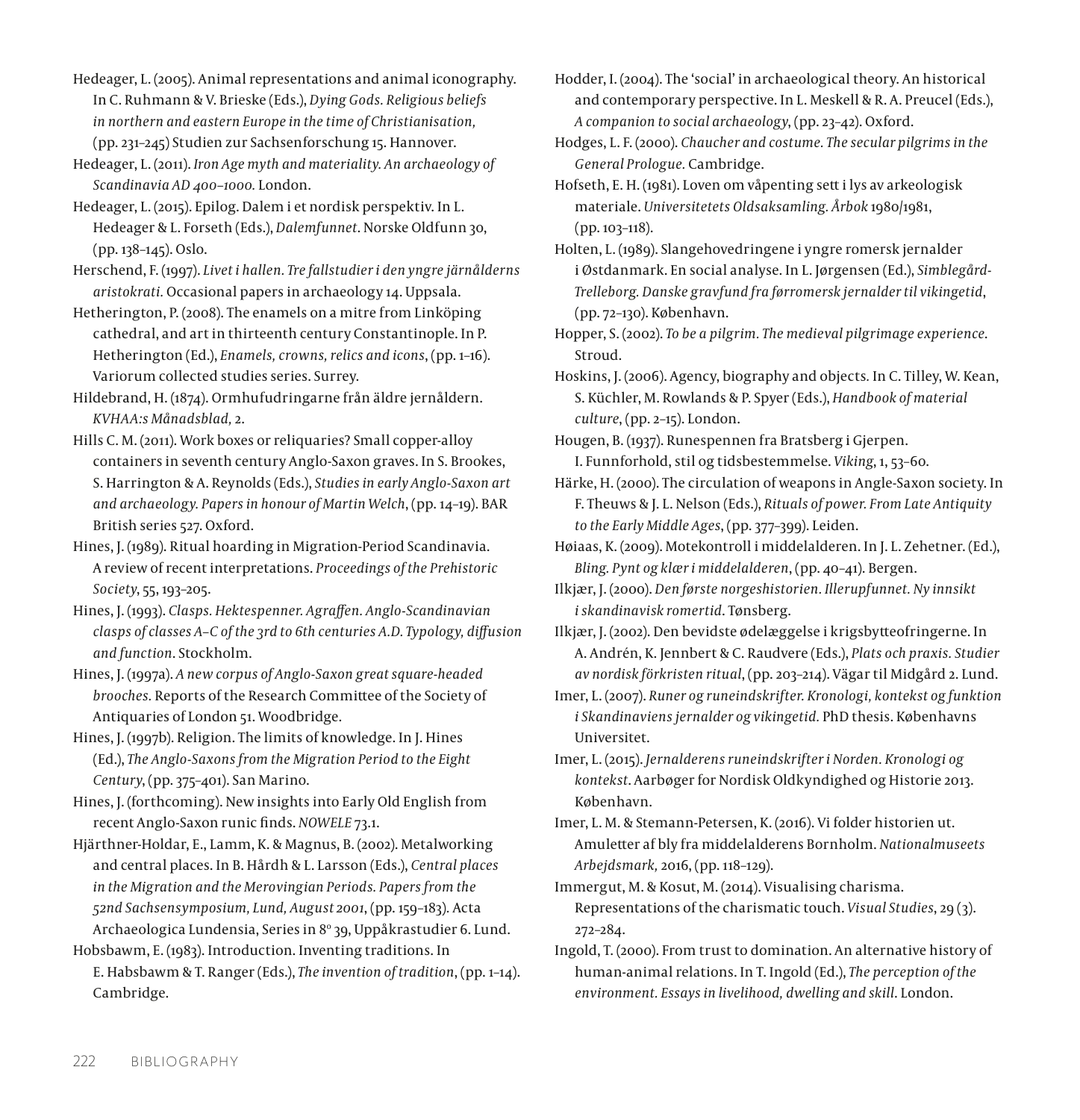- Iversen, F. (2013). Big bang, lordship or inheritance? Changes in the settlement structure on the threshold of the Merovingian Period, south-eastern Norway. In J. Klapste (Ed.), *Hierarchies in rural settlements. Hierarchien in ländlichen Siedlungen. Des hiérarchies dans l'habitat rural,* (pp. 341–358). Ruralia 9*.* Turnhout.
- Iversen, H. M. (2007). *Det undergjørende krusifiks i Røldal.* Available at: the Catholic church of Norway website: www.katolsk.no/praksis/ valfart/artikler/roldal. Accessed June 2016.
- Jaeger, C. S. (2012). *Enchantment. On charisma and the sublime in the arts of the west*. Philadelphia.
- Jensen, B. (2013). Chronospecificities. Period-specific ideas about animals in Viking Age Scandinavian culture. *Society & Animals*, 21, 208–221.
- Jensen, J. (2003). *Ældre jernalder 500 f.Kr.–400 e.Kr.* Danmarks Oldtid 3. København.
- Jensen, R. (2015). *Pilegrim. Lengsel, vandring, tenkning før og nå.* 2 Ed. Oslo.
- Jones, A. (2007). *Memory and material culture.* Cambridge.
- Joy, J. (2009). Reinvigorating object biography. Reproducing the drama of object lives. *World Archaeology*, 41 (4), 540–556.
- Jørgensen, L. (2009). Pre-Christian cult at aristocratic residences and settlement complexes in southern Scandinavia in the  $3^{rd}$ – 10th centuries AD. In U. V. Freeden, H. Friesinger & E. Wamers (Eds.), *Glaube, Kult und Herrschaft. Phänomene des Religiösen im 1. Jahrtausend n.Chr. in Mittel- und Nordeuropa. Akten des 59. Internationalen Sachsensynmposions und der Grundprobleme der frühgeschichtlichen Entwicklung im Mitteldonauraum*, (pp. 329–354). Kolloquien zur Vor- und Frühgeschichte 12. Bonn.
- Jørgensen, L. & Jørgensen, A. N. (1997). *Nørre Sandegård Vest. A cemetery from the 6th–8th centuries on Bornholm*. Nordiske Fortidsminder, Serie B, 14. København.
- Kershaw, N. (1922). *Anglo-Saxon and Norse poems*. Cambridge.
- Kielland, T. (1921). Det undergjørende krusifiks i Røldalskirken. *Stavanger turistforenings årbok* (pp. 17–31). Stavanger.
- King James Bible Online: http://www.kingjamesbibleonline.org. Accessed June 2018.
- Klindt-Jensen, O. (1968). Hoved og hove. *Kuml,* 1967, 143–149.
- Knirk, J. (2015). The runic inscription on the Eikeland fibula. In O. Grimm & A. Pesch (Eds.), *Archäeologie und Runen. Fallstudien zu Inschriften im älteren Futhark*, (pp. 427–432). Schriften des Archäeologischen Landesmuseums. Ergänzungsreihe 11. Kiel.
- Kopytoff, I (1986). The cultural biography of things. Commoditization as process. In A. Appadurai (Ed.), *The social life of things. Commodities in cultural perspective*, (pp. 64–91). Cambridge.

Kristoffersen, S. (1995). Transformation in Migration period animal art. *Norwegian Archaeological Review*, 28 (1), 1–17.

Kristoffersen, S. (2000a). Expressive objects. In D. Olausson & H. Vandkilde (Eds.), *Form, function & context. Material culture studies in Scandinavian archaeology*, (pp. 265–274). Acta Archaeologica Lundensia, Series in 8º 31. Stockholm.

Kristoffersen, S. (2000b). *Sverd og spenne. Dyreornamentikk og sosial kontekst*. PhD thesis. University of Bergen: Humanitatis Bergensia 13.

- Kristoffersen, S. (2003). Ting og tid. Et eksempel fra Trygsland i Vest-Agder. In P. Rolfsen & F-A. Stylegar (Eds.), *Snartemofunnene i nytt lys,* (pp. 133–145). Universitetets kulturhistoriske museer. Skrifter 2. Oslo.
- Kristoffersen, S. (2004). Bridal jewels in life and death. In T. Oestigaard, N. Anfinset & T. Saetersdal (Eds.), *Combining the past and the present. Archaeological perspectives on society*, (pp. 31–37). BAR International Series 1210, Oxford.
- Kristoffersen, S. (2006). *Kvinnedrakten fra Rogaland i folkevandringstid. Draktutstyr*. AmS- Varia 45. Stavanger.
- Kristoffersen, S. (2010). Half beast half man. Hybrid figures in animal art. *World Archaeology*, 42 (2), 261–272.
- Kristoffersen, S. (2015). Migration Period Prachtfibeln in Norway. In O. Grimm & A. Pesch (Eds.), *Archäeologie und Runen. Fallstudien zu Inschriften im älteren Futhark*, (pp. 387–402). Schriften des Archäeologischen Landesmuseums. Ergänzungsreihe 11. Kiel.
- Kristoffersen, E. S. (2017). Defining and transcending boundaries in Style I animal art. In S. Semple, C. Orsini & S. Mui (Eds.), *Life on the edge. Social, political and religious frontiers in Early Medieval Europe*, (pp. 365–372). Neue Studien zur Sachsenforschung 6. Braunschweig.

Kristoffersen, S. & Magnus, B. (2010). *Spannformete kar. Utvikling og tradisjon.* AmS-Varia 50. Stavanger.

Kristoffersen, S. & Magnus, B. (2015). Spor etter folkevandringstidens håndverkstradisjoner i Sogn. *Viking,* 68, 119–140.

Krueger, D. (2015). Liturgical time and holy land reliquaries in Early Byzantium. In C. Hahn and H. A. Klein (Eds.), *Saints and sacred matter. The cult of relics in Byzantium and beyond*, (pp. 111–131). Washington.

Krötzl, C. (1994). *Pilger, Mirakel und Alltag. Formen des Verhaltens Im skandinavischen Mittelalter*. Studia Historica 46. Helsinki.

- Köster, K. (1983). *Pilgerzeichen und Pilgermuscheln von mitteralterlichen Santiagostrassen. Ausgrabungen in Schleswig*. Berichte und Studien 2. Neumünster
- Lamm, J. P. (1986). Kan du lösa ormens gåta? Presentation av ett unikt fynd från Össebygarn i Uppland. *Medusa. Svensk tidskrift för antiken*, 4, 33–34.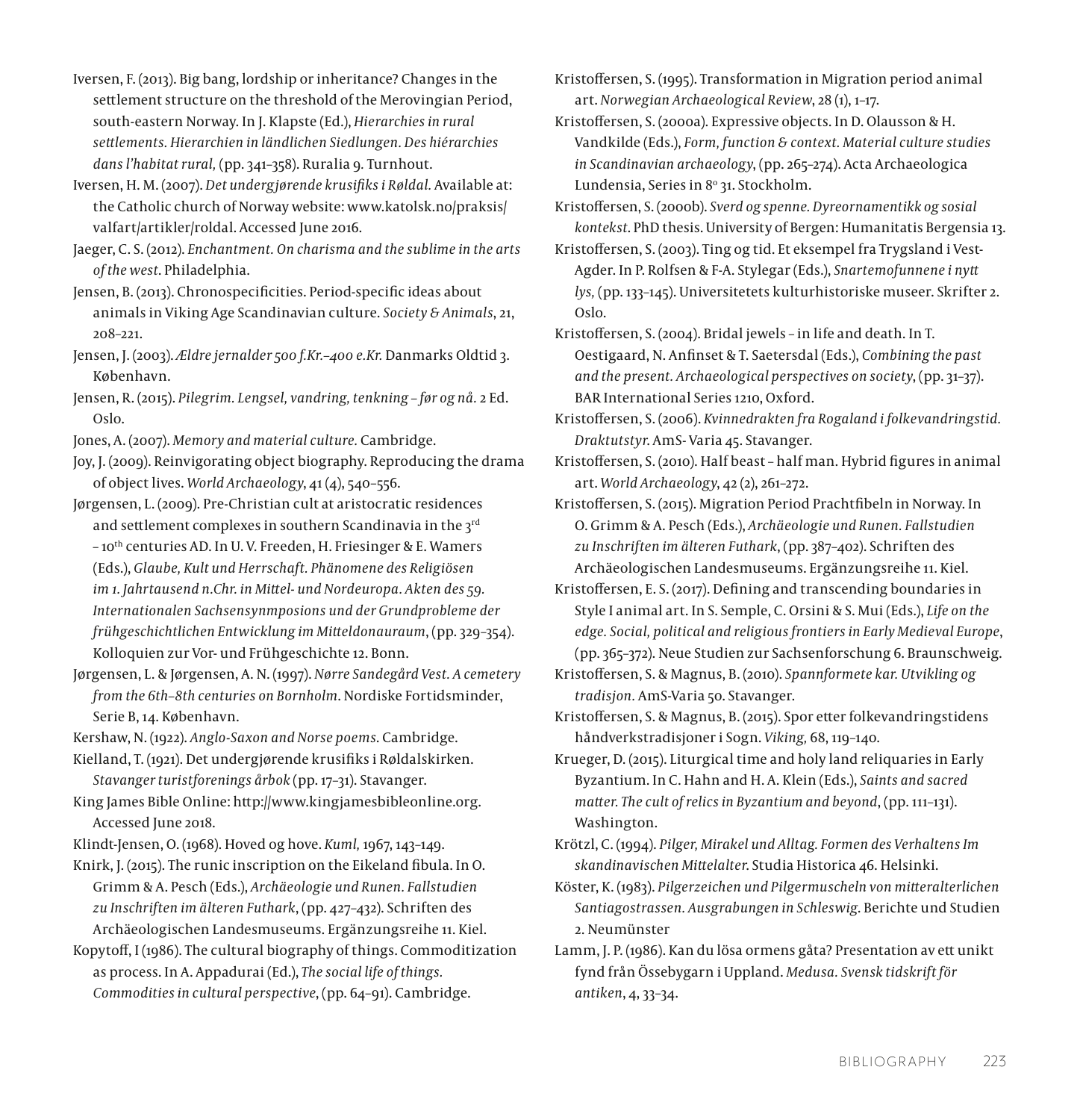Lamy-Lassalle, C. (1970). Les enseignes de pèlerinage du mont Saint-Michel. In M. Baudot (Ed.), *Millénaire Monastique du Mont Saint-Michel* 3, (pp. 271–286). Paris.

Lange, B. C. (1986). Et nyfunnet pilegrimsmerke gjenfunnet på kirkeklokke. *Telemark Historie. Tidsskrift for Telemark Historielag*, 7, 48–52.

Larsen, J. H. (1980). Vikingtids handelsplass i Valle, Setesdal. In Ø. K. Johansen, L. Marstrander, E. Mikkelsen & P. Rolfsen (Eds.), *Festskrift til Sverre Marstrander på 70-årsdagen*, (pp. 143–148). Universitetets Oldsaksamlings Skrifter. Ny rekke 3. Oslo.

Larsen, J. H. (2013). Ovner med slaggrop i sydøst-Norge – 400 BC–AD 800 – Likheter og forskjeller. In B. Rundberget, J. H. Larsen & T. H. B. Haraldsen (Eds.), *Ovnstypologi og ovnskronologi i den nordiske jernvinna. Jernvinna i Oppland. Symposium på Kittilbu, 16.18. juni 2009*, (pp. 59–72). Oslo.

Lasko, P. (1956). The comb of St Cuthbert. In C. F. Battiscombe (Ed.), *The relics of Saint Cuthbert*, (pp. 336–355). Oxford.

Lauchert, F. (1913). *Catholic Encyclopedia* 1913, (p. 7). Holy Coat. Available at: https://en.wikisource.org/wiki/Catholic\_Encyclopedia\_(1913)/ Holy\_Coat. Accessed September 2015.

Lethbridge, T. C. (1931). *Recent excavations in Anglo-Saxon cemeteries in Cambridgeshire & Suffolk.* Cambridge.

Liestøl, A. (1982). Runene i Slemmedal-skatten. *Viking*, 45, 44–48.

Lindow, J. (2008). St Olaf and the skalds. In T. A. Dubois (Ed.), *Sanctity in the North. Saints, lives, and cults in Medieval Scandinavia*, (pp. 103– 127). Toronto.

Ljungkvist, J. & Frölund, P. (2015). Gamla Uppsala. The emergence of a centre and a magnate complex. *Journal of Archaeology and Ancient History*, 16, 3–29.

Lund, J. (2008). Banks, borders and bodies of water in a Viking Age mentality. *Journal of Wetland Archaeology*, 8, 53–72.

Lund, J. (2009). *Åsted og vadested. Deponeringer, genstandsbiografier og rumlig strukturering som kilde til vikingetidens kognitive landskaber*. PhD thesis. Universitetet i Oslo: Acta Humaniora 389.

Lund, J. (2011). Sværdet i søen og sværdet i graven. Om våbnenes betydninger i vikingetiden. *Frá haug ok heiðni*, (1), 41–45.

Lund, J. (2013). Fragments of a conversion. Handling bodies and objects in pagan and Christian Scandinavia AD 800–1100. *World Archaeology*, 45 (1), 46–63.

Lund, J. (2017). Connectedness with things. Animated objects of Viking Age Scandinavia and Early Medieval Europe. *Archaeological Dialogues,* 24 (1), 89–108.

Lunden, K. (1992). *Geoffrey Chaucer. Den vakre snikkarkona og andre mellomaldervers*. Oslo.

Luthen, E. (1992). *I pilegrimenes fotspor til Nidaros*. Oslo. Luthen, E. (1995). *På pilegrimsferd.* Oslo.

MacGregor, G. (1999). Making sense of the past in the present. A sensory analysis of carved stone balls. *World Archaeology*, 31 (2), 258–271.

Magnus, A. (1967). *Book of minerals*. Translated to English by D. Wyckoff. Oxford.

Magnus, B. (1992). A matter of literacy or magic? In E. Straume & E. Skar (Eds.), *Peregrinatio Gothica III*, (pp. 133–143). Universitetets oldsaksamlings skrifter. Ny rekke 14. Oslo.

Magnus, B. (1995). Praktspennen fra Gillberga. Från Bergslag och Bondebygd. *Årsbok för Örebro läns hembygdsförbund och Stiftelsen Örebron läns museum,* 46, (pp. 29–40).

Magnus, B. (1999a). Monsters and birds of prey. Some reflections on form and style in the Migration Period. *Studies in Archaeology and History*, 10, 161–172.

Magnus, B. (1999b). The assemblage from Hade in Gästrikland. In J. Hines, K. H. Nielsen & F. Siegmund (Eds.), *The Pace of change. Studies in Early-Medieval chronology*, (pp. 115–125)*.* Cardiff studies in archaeology. Oxford.

Magnus, B. (2001). The enigmatic brooches. In B. Magnus (Ed.), *Roman gold and the development of the early Germanic kingdoms*, (pp. 279– 295). Konferenser 51. Stockholm.

Magnus, B. (2004). Ørnen flyr. Om Stil I i Norden. *Hikuin,* 29, 105–118.

Magnus, B. (2009). The broken brooches. In U. v. Freeden, H. Friesinger & E. Wamers (Eds.), *Glaube, Kult und Herrschaft. Phänomene des Religiösen im 1. Jahrtausend n. Chr. in Mittel- und Nordeuropa. Akten des 59. Internationalen Sachsensymposions und der Grundprobleme der frühgeschichtlichen Enwicklung im Mitteldonauraum,* (pp. 231– 238). Kolloquien zur Vor- und Frühgeschichte 12. Bonn.

Magnus, B. & Myhre, B. (1976). *Forhistorien. Fra jegergrupper til høvdingsamfunn. Norges historie 1.* Oslo.

Mahr, A. & Raftery, J. (1976). *Christian art in ancient Ireland. Selected objects illustrated and described.* New York.

Mallory, J. P. (1981). The ritual treatment of the horse in the early Kurgan Tradition. *The Journal of Indo-European Studies,* 9 (3–4), 205–226.

Martens, I. (1969). Gravfeltet på By i Løten, Hedemark. *Universitetets Oldsaksamling Årbok*, 1965–1966, (pp. 11–148).

Martens, I. (2003). Hvorfor har Norge flere vikingtidsvåpen enn noe annet europeisk land? *Collegium Medivale*, 16, 51–66.

Martin, T. F. (2015). *The cruciform brooch and Anglo-Saxon England*. Anglo-Saxon studies. Woodbridge.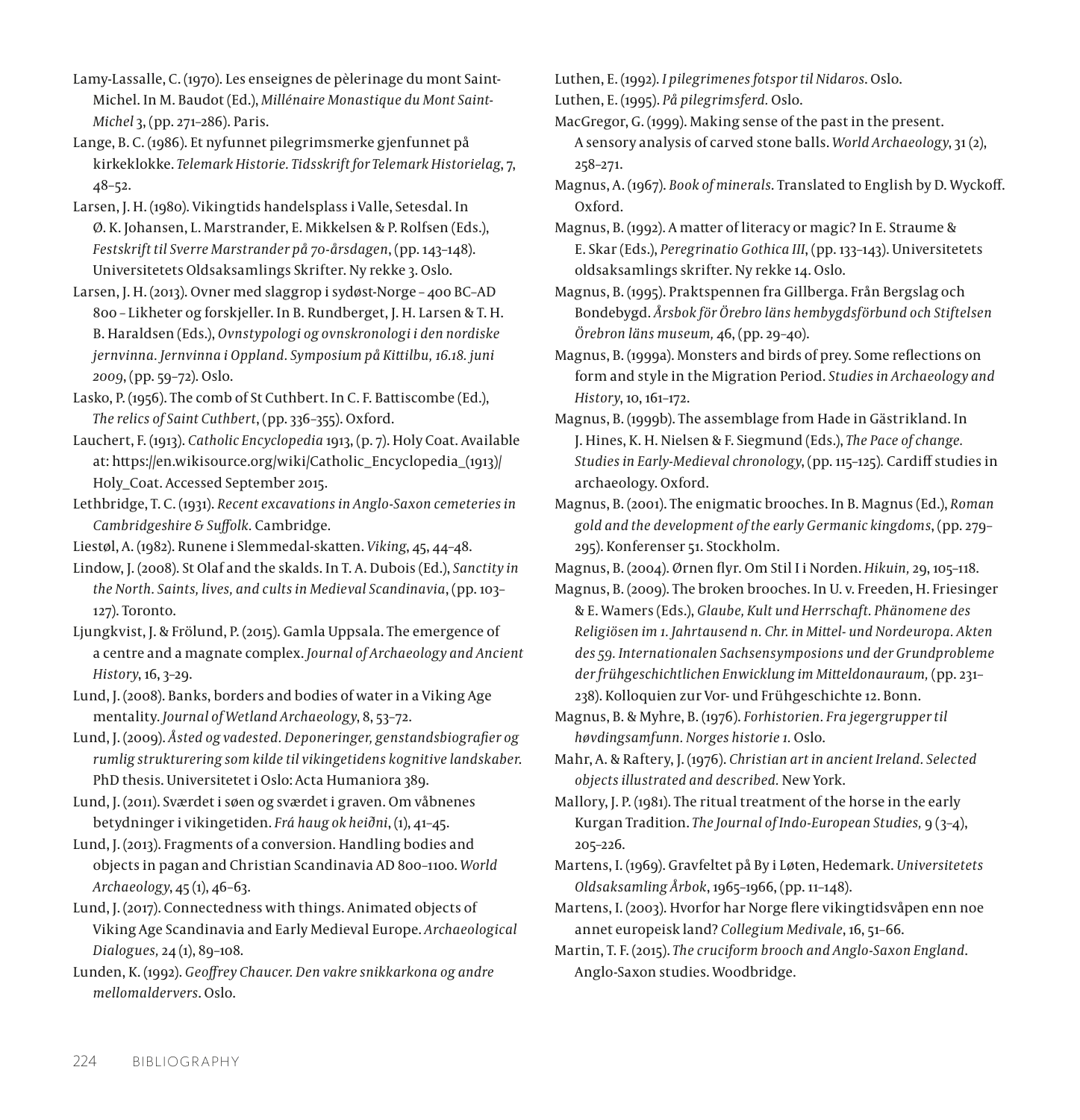- McCracken, G. (1990). *Culture and consumption. New approaches to the symbolic character of consumer goods and activities.* Bloomington.
- McMillan, S. L. (2005). *Episcopal ordination and ecclesial consensus.* Minnesota.
- Meaney, A. (1981). *Anglo-Saxon amulets and curing stones.* BAR British series 96. Oxford.
- Melin P. B. (2014). For love, healing and protection. Notes on Medieval finger rings with sapphires and other gemstones in Swedish collections*. Fornvännen,* 2014 (2), 259–266.
- Meling, T. (2000). *Graver med hest og hesteutstyr. Et uttrykk for makt og alliansar på Vestlandet i merovingertida?* MA thesis. University of Bergen.
- Merrifield, R. (1987). *The archaeology of ritual and magic.* London.
- Meyer, E. N. (1935). *Relieffspenner i Norden*. Bergens museum årbok 1934. Historisk-antikvarisk rekke 4. Bergen.
- Miller, M. (2014). *Clothing the clergy. Virtue and power in Medieval Europe, c. 800–1200*. Ithaca.
- Mitchiner, M. (1986). *Medieval pilgrim & secular badges.* London.
- Miyahara, K. (1983). Charisma. From Weber to contemporary sociology. *Sociological Inquiry*, 53 (4), 368–388.
- Molaug, S. (2009). Middelalderens søljer. Til nytte eller bare til pynt? In J. L. Zehetner (Ed.), *Bling. Pynt og klær i middelalderen*, (pp. 40–41). Bergen.
- Molland, E. (1981). Pilegrim. In F. Hødnebø (Ed.), *Kulturhistorisk leksikon for nordisk middelalder* 13, (pp. 292–306). Oslo.
- Mollerup, L., Tjellen, A. K. E., Hertz, E. & Holst, M. K. (2016). The postmortem exposure interval of an Iron Age human bone assemblage from Alken Enge, Denmark. *Journal of Archaeological Science*. *Reports,* 10, 819–827.
- Monikander, A. (2006). Borderland-stalkers and stalking-horses. Horse sacrifice as liminal activity in the early Iron Age. *Current Swedish Archaeology*, 14, 143–158.
- Moreland, J. (1999). The world(s) of the cross. *World Archaeology*, 31 (2), 194–213.
- Morphy, H. (2006). From dull to brilliant. The aesthetics of spiritual power among the Yolngu. In H. Morphy and M. Perkins (Eds.), *The anthropology of art. A reader*, (pp. 302–325). Oxford.
- Morris, R. (2003). Beyond De Ceremoniis. In C. Cubitt (Ed.), *Court culture in the Early Middle Ages*, (pp. 235–254). Turnhout.
- Müller-Wille, M. (1972). Pferdegrab und Pferdeopfer im frühen Mittelalter. Mit einem Beitrag von H. Vierck. *Berichten van de Rijksdienst voor het Oudheidkundig Bodemonderzoek*, (20–21), 119–248.
- Munch, G. S., Johansen, O. S. & Roesdahl, E. (2003). (Eds.), *Borg in Lofoten. A chieftain's farm in North Norway*. Trondheim.

Myhre, B. (1972). *Funn, fornminner og ødegårder. Jernalderens bosetning i Høyland fjellbygd.* Stavanger Museums Skrifter 7. Stavanger.

Myhre, B. (2002). *Norges landbrukshistorie 1. 4000 f.Kr. – 1350 e.Kr. Jorda blir levevei 1*, (pp. 12–213). Oslo.

Møhl, U. (1957). Zoologisk gennemgang af knoglematerialet fra jernalderbopladsene Dalshøj og Sorte Muld, Bornholm. In O. Klindt-Jensen, (Ed.), *Bornholm i folkevandringstiden*. København.

Møhl, U. (1962). Rislevsfundets dyreknogler. *Kuml*, 1961, 96–106.

Månsson, P. (1913–1915). *Peder Månssons skrifter på svenska efter handskrifter i Stockholm, Uppsala och Linköping. Med en inledning utgifna af Robert Geete* (Ed.). Stockholm.

Näsström, B.-M. (1995). *Freyja. The Great Goddess of the North*. Lund studies in history of religions 5. Lund.

Nedkvitne, A. (2009). *Lay belief in Norse society 1000–1350.* Copenhagen. Nerman, B. (1962). En gotländsk bronsdosa från sen vendeltid,

*Fornvännen*, 1962, 41–45

Nickell, J. (2007). *Relics of the Christ*. Kentucky.

Nicolaysen, N. (1883). Antikvariske notiser. *Foreningen til norske fortidsmindesmerkers bevaring. Aarsberetning for 1882 (pp.* 182–213).

- Nielsen, A. P. (2013). Skjoldbuler. Offer og symbol. Ritualer, kosmologi og magt i skandinavisk jernalder. *Kuml*, 2013, 65–79.
- Nielsen, K. H. (1987). Zur Chronologie der Jüngeren germanischen Eisenzeit auf Bornholm. Untersuchungen zu Schmuckgarnituren. *Acta Archaeologica,* 57, 47–86.
- Nielsen, K. H. (1991). Centrum og periferi i 6. 8. årh. Territoriale studier af dyrestil og kvindesmykker i yngre gærmansk jernalder i Syd- og Østskandinavien. In P. Mortensen & B. M. Rasmussen (Eds.), *Fra stamme til stat i Danmark 2. Høvdingesamfund og kongemagt*, (pp. 127–154). Jysk Arkæologisk Selskabs Skrifter 22 (2). Aarhus.
- Nielsen, K. H. (1997). Die frühmittelalterlichen Perlen Skandinaviens. Chronologische Untersuchungen. In U. v. Freeden & A. Wieczorek (Eds.), *Perlen. Archäologie, Techniken, Analysen. Akten des Internationalen Perlensymposiums in Mannheim vom 11. bis 14. November 1994*, (pp. 187–196). Kolloquien zur Vor- und Frühgeschichte 1. Bonn.

Nisbet, R. A. (1966). *The sociological tradition*. Basic Books 18. New York.

- Nylén, B. & Schönbäck, B. (1994). T*una i Badelunda. Guld, kvinnor, båtar 2.* Västerås kulturnämnds skriftserie 30. Västerås.
- Nødseth, I. (2017). Corals, blood and precious pearls. The materiality of a Late Medieval textile. *Journal of Art History*, 86 (3), 173–187.
- Olsen, H. (2013). *Havets pilegrimer.* Oslo
- Olsen, M. (1937). Runespennen fra Bratsberg i Gjerpen. II. Runeinnskriften. *Viking*, 1, 61–73.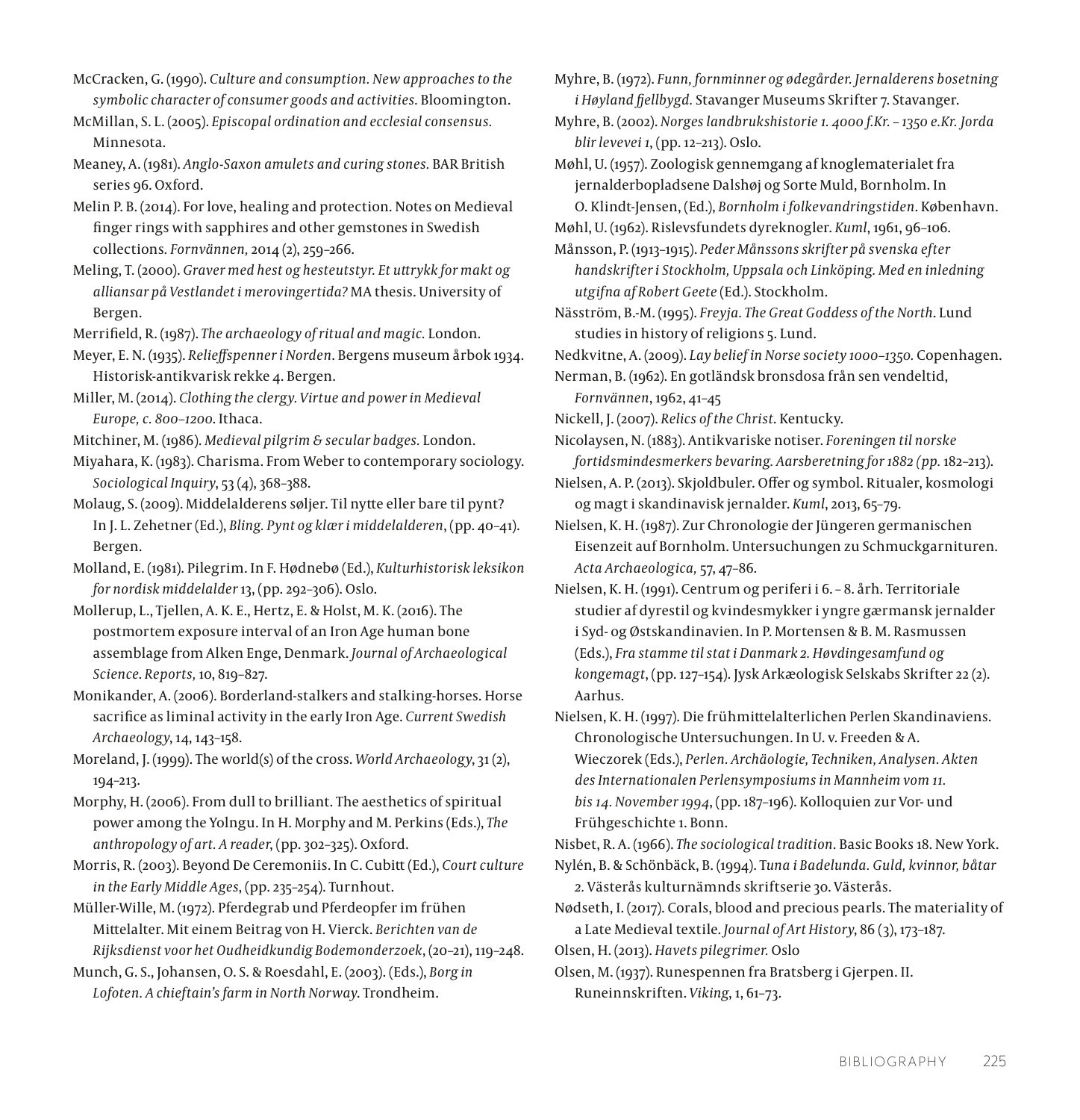Olsen, M. (1960). *Norges innskrifter med de yngre runer, 5. XIV. Sør-Trøndelag fylke; XV. Nord-Trøndelag fylke; XVI. Nordland fylke; XVII. Troms fylke*. Oslo.

Oma, K. (2000). *Hesten i nordisk jernalder. Ei kontekstuell analyse av den symbolske sfære kontra den materielle røynda.* MA thesis. University of Oslo.

Oma, K. (2001). Hesten i jernalderen. I brytningspunktet mellom 'seige strukturar' og endring i den materielle kulturen. *Primitive Tider*, 4, 38–50.

Oma, K. (2004). Hesten og det heilage. Materialiseringa av eit symbol. In L. Melheim, L. Hedeager & K. Oma (Eds.), *Mellom himmel og jord. Foredrag fra et seminar om religionsarkeologi, Isegran 31. januar – 2. februar 2002*, 68–81. Oslo Arkeologiske Serie 2. Oslo.

Oma, K. (2005). Hestetenner i kokegroper – på sporet av blot? Eit perspektiv frå Veien. In L. Gustafson, T. Heibreen & J. Martens (Eds.), *De gåtefulle kokegroper*, (pp. 243–249). Varia 58. Oslo.

Oma, K. A. (2010). Between trust and domination. Social contracts between humans and animals. *World Archaeology*, 42, 175–187.

Oma, K. A. (2011). *Hesten. En magisk følgesvenn i nordisk forhistorie.* Oslo.

Oma, K. A. (2016). From horses to Jesus. Saving souls in the transition from pagan to Christian Scandinavia. In D. Davis & A. Maurstad (Eds.), *The meaning of horses. Biosocial encounters.* London.

Olavi P. (1930). *Lidingssoga og undergjerningane åt den heilage Olav.* Translated by Eiliv Skard. Norrøne Bokverk 26. Oslo

Pedersen, A. (1997). Weapons and riding gear in burials. Evidence of military and social rank in 10th century Denmark. In A. N. Jørgensen & B. L. Clausen (Eds.), *Military aspects of Scandinavian society in a European perspective, AD 1–1300,* (pp. 123–136). PMN Publications from The National Museum Studies in Archaeology & History 2. Copenhagen.

Pedersen, A. (2002). Scandinavian weaponry in the tenth century. The example of Denmark. In D. Nicolle (Ed.), *A companion to medieval arms and armour*, (pp. 25–35). Woodbridge.

Pedersen, A. (2008). Viking weaponry. In S. Brink & N. Price (Eds.), *The Viking world*, (pp. 204–211). London.

Pedersen, A. (2011). Military organization and offices. The evidence of grave finds. In B. Poulsen & S. M. Sindbæk (Eds.), *Settlement and lordship in Viking and Early Medieval Scandinavia*, (pp. 45–61). Turnhout.

Pedersen, A. (2014). *Dead warriors in living memory. A study of weapon and equestrian burials in Viking-Age Denmark, AD 800–1000*. 1, Text. Copenhagen.

Pesch, A. (2007). *Die Goldbrakteaten der Völkerwanderungszeit. Thema und Variation*. Ergänzungsbände zum Reallexikon der Germanischen Altertumskunde 36. Berlin.

Pesch, A. (2015). *Die Kraft der Tiere. Völkerwanderungszeitliche Goldhalskragen und die Grundsätze Germanischer Kunst.* Schriften des Archäeologischen Landesmuseums 12. Mainz.

Petersen, J. (1919). *De norske vikingesverd. En typologisk-kronologisk studie over vikingetidens våpen*. Kristiania.

Petersen, J. (1928). *Vikingetidens smykker*. Stavanger Museums Skrifter 2. Stavanger.

Petersen, J. (1946). Et nytt gullbrakteatfunn fra Ryfylke. *Stavanger Museum Årshefte* 1945, (pp. 43–49).

- Petersen, P. V. (2003). Krigerkunst, tro og symbolikk. In L. Jørgensen, B. Storgaard & L. G. Thomsen (Eds.), *Sejrens triumf. Norden i skyggen af det romerske imperium*, (pp. 286–295). København.
- Piggott, S. (1962). Heads and hoofs. *Antiquity*, 36, 110–118.

Piltz, E. (1997). Middle Byzantine court costume. In H. P. Maguire (Ed.), *Byzantine court culture from 829 to 1204*, (pp. 39–51). Washington.

Plinius (1949–1954). *Pliny's Natural History* (pp. 10, 37, 40). Massachusetts.

Price, N. S. (2002). *The Viking way. Religion and war in Late Iron Age Scandinavia*. Aun 33. Uppsala.

Price, N. S. (2008). Dying and the dead. In S. Brink & N. Price (Eds.), *The Viking world*, (pp. 257–273). London.

Przybyła, M. (2011). Die Regionalisierung der reichen Frauentracht und die Nachweismöglichkeiten jüngerkaiserzeitlicher Heiratskreise am Beispiel Nordeuropas. In D. Quast (Ed.), *Weibliche Eliten in der Frühgeschichte. Internationale Tagung vom 13. bis zum 14. Juni 2008 im RGZM im Rahmen des Forschungsschwerpunktes 'Eliten' = Female elites in protohistoric Europe*, (pp. 321–359). Berichte des Römisch-Germanischen Zentralmuseums. Mainz.

Przybyła, M. J. (2015). Decorative fibulae with runic inscriptions in the Late Roman Period. In O. Grimm & A. Pesch (Eds.), *Archäeologie und Runen. Fallstudien zu Inschriften im älteren Futhark*, (pp. 347–385). Schriften des Archäeologischen Landesmusums. Ergänzungsreihe 11. Kiel.

Pöppelmann, H. (2004). Merowingerzeitliche Fremdgüter aus dem Magdeburger Raum. Eine Spurensuche zur vorkarolingerzeitlichen Besiedlung. *Jahresschrift für Mitteldeutsche Vorgeschichte*, 88, 397–423.

Ramskou, T. (1951). Viking Age cremation graves in Denmark. A survey. *Acta Archaeologica*, 21, 137–182.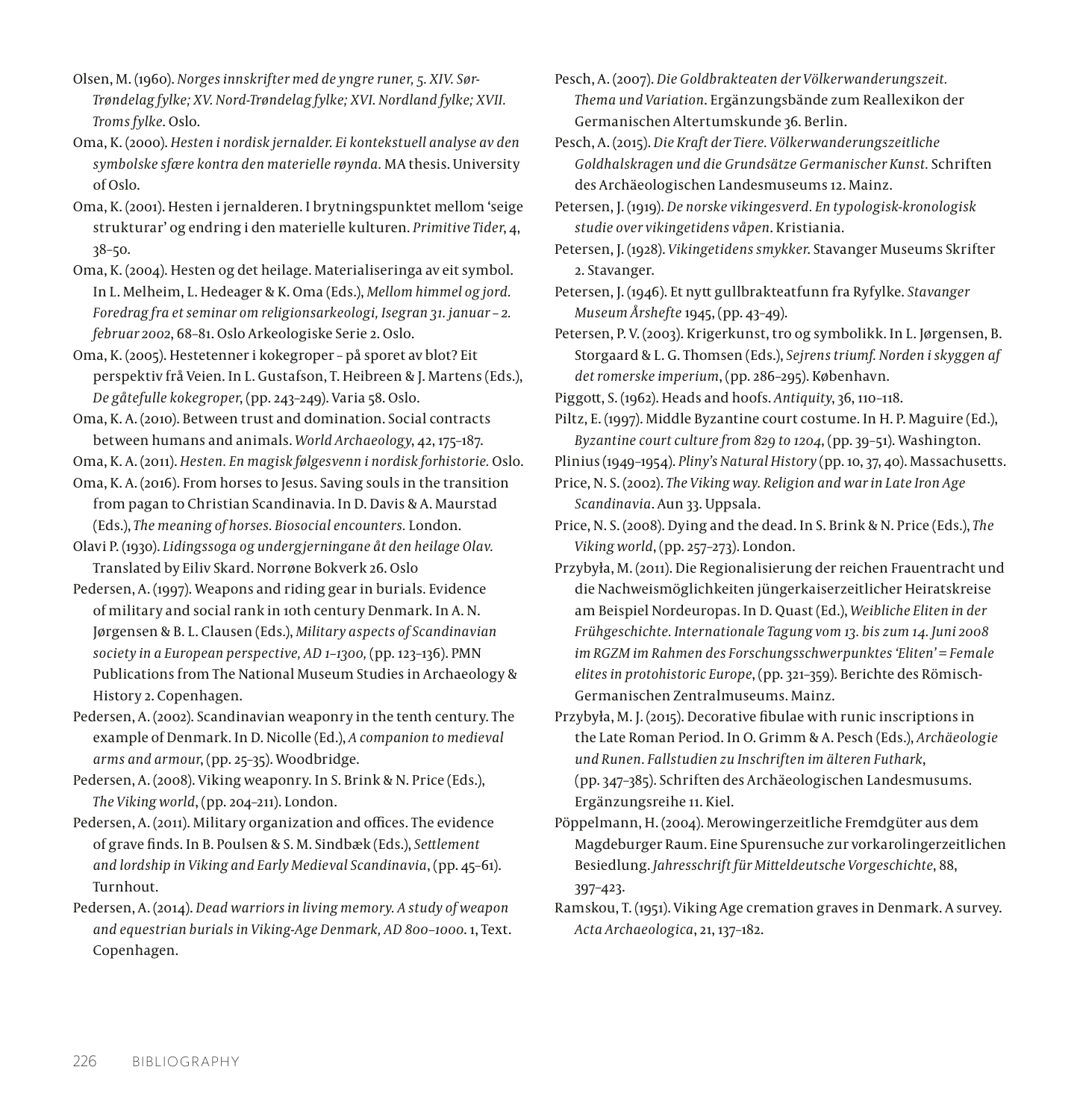Reiersen, H. (2010). Avaldsnes og Karmsundet i yngre romertid. Fragmenter fra et elitemiljø. In I. Gundersen & M. H. Eriksen (Eds.), *Romertidsseminar på Isegran 23.–24. januar 2010*, (pp. 64–78)*.* Nicolay Skrifter 3. Oslo.

Reiersen, H. (2011). Status rings as indicators of centres in western Norway in the Late Roman Iron Age. In L. Boye et al. (Eds.), *Archäeologie in Schleswig. Sonderband 'Det 61. Internationale Sachsensymposion 2010', Haderslev, Danmark*, (pp. 157–170). Neumünster.

Reiersen, H. (2012). Ei gullrik kvinnegrav frå Innbjoa. *Segn og Soge. Sogeblad for Ølen og Bjoa,* 32, 14–20.

Reiersen, H. (2013). Romertidsgraven fra Hove. Et oppstykket, men sluttet funn. *RISS. Et arkeologisk tidsskrift*, 11 (1), 60–71.

Reiersen, H. (2017). *Elite milieus and centres in western Norway 200–550 AD*. PhD thesis. University of Bergen.

Roesdahl, E. (1978). Vognen og vikingerne. *Skalk*, 1, 9–14.

Ross, I. (1884). Arkæologiske undersøgelser i Søndhordland 1883. *Foreningen til norske Fortidmindesmerkers forening. Aarsberetning for* 1883 (pp. 36–44).

Rundkvist, M. (2010). Domed oblong brooches of Vendel Period Scandinavia. Ørsnes types N & O and similar brooches, including transitional types surviving into the Early Viking Period. In B. Hårdh (Ed.), *Från romartida skalpeller till senvikingatida urnesspännen. Nya materialstudier från Uppåkra*, (pp. 127–199). Acta Archaeologica Lundensia, Series in 8º 61, Uppåkrastudier 11. Lund.

Rygh, O. (1877). *Om den yngre jernalder i Norge*. Særtrykk av Aarbøker for Nordisk Oldkyndighet og Historie. København.

Rygh, O. (1885). *Norske Oldsager*. Christiania.

Røstad, I. M. (2016). *Smykkenes språk. Smykker og identitetsforhandlinger i Skandinavia ca. 400–650/700 e.Kr.* PhD thesis. University of Oslo.

Røstad, I. M. (in prep). *I Åkerfunnets skygge. En fornem merovingertidskvinnes grav fra Åker*.

Salin, B. (1904). *Die Altgermanische Thierornamentik. Typologische Studie über Germanische Metallgegenstände aus dem IV. bis IX. Jahrhundert, nebst einer Studie über Irische Ornamentik*. Stockholm.

Sande, S. (2009). *Pilegrimssuvenirer. På spor av Gud? Pilegrimsreiser i middelalderens kristenhet,* (pp. 91–102). Oslo.

Schauman-Lönnqvist, M. (1989). The development of Iron Age settlement in the Isokylä area in Salo. Iron Age Studies in Salo, 3. *Finska Fornminesforeningens Tidskrift,* 89 (2).

Schmidt, B. & Bemmann, J. (2008). *Körperbestattungen der jüngeren Römischen Kaiserzeit und der Völkerwanderungszeit Mitteldeutschlands. Katalog*. Veröffentlichungen des Landesamtes für Denkmalpflege und Archäeologie Sachsen-Anhalt, Landesmuseum für Vorgeschichte 61. Halle.

Schubert, G. (1993). *Kleidung als Zeichen. Kopfbedeckungen im Donau-Balkan-Raum.* Balkanologische Veröffentlichungen 20. Berlin.

Shalem, A. (2017). *The chasuble of Thomas Becket. A biography.* Munich.

Sharf, R. H. (1999). On the allure of the Buddhist relics. *Representations*, 66, 75–99.

Shetelig, H. (1912). *Vestlandske graver fra jernalderen*. Bergens Museums skrifter, Ny række 2 (1). Bergen.

Shetelig, H. (1914). *Arkeologiske tidsbestemmelser av ældre norske runeindskrifter. Norges indskrifter med de ældre runer 3.* Kristiania.

Shetelig, H. (1925). *Norges forhistorie. Problemer og resultater i norsk arkæologi*. Instituttet for sammenlignende kulturforskning, Ser. A, Forelesninger, 5a. Oslo.

Shils, E (1965). Charisma, order and status. *American Sociological Review*, 30 (2), 199–213.

Simonsen, M. F. (2015). En hårete historie om hår og kam i jernalder og middelalder. In M. Vedeler & I. M. Røstad (Eds.), *Smykker. Personlig pynt i kulturhistorisk lys*, (pp. 235–257)*.* Trondheim.

Sindbæk, S. (2011). Silver economies and social ties. Long-distance interaction, long-term investments – and why the Viking Age happened. In J. Graham-Campbell, S. M. Sindbæk & G. Williams (Eds.), *Silver economies, monetisation and society in Scandinavia, AD 800–1100*, (pp. 41–66). Aarhus.

Sjøvold, T. (1944). Studier i Vestfolds vikingtid. Gravplasser og gravskikk. *Universitetets Oldsaksamling Årbok,* 1941–1942, (pp. 5–102).

Skals, I. (2016). *Tekstilrapport BMR 1409 – K51 x1433.* Unpublished report by Irene Skals, National Museum in Copenhagen, on the textiles found in association with the workbox in Nørre Sandegård, Bornholm, Denmark, burial, K51. Report dated 19.07.16.

Slomann, W. (1969). *Eldre jernalder og merovingertid*. Oslo.

Solberg, B. (1985). Social status in the Merovingian and Viking Periods in Norway from archaeological and historical sources. *Norwegian Archaeological Review*, 18 (1–2), 61–76.

Solberg, B. (2000). *Jernalderen i Norge. Ca. 500 f.Kr. – 1030 e.Kr.* Oslo.

Solberg, B. (2010) [2000]. *Jernalderen i Norge. Ca. 500 f.Kr. – 1030 e.Kr.*  Oslo.

Solhaug, M. B. (2009). Helgener og helgenbilder. In M. Prusac, M. B. Solhaug & M. Vedeler (Eds.), *På spor av Gud? Pilegrimsreiser i middelalderens kristenhet*, (pp. 52–67). Oslo.

Spencer, B. W. (1968). Medieval pilgrim badges. Some general observations illustrated mainly from English sources. *Rotterdam papers 1. A contribution to medieval archaeology*, (pp. 137–153).

Spencer, B. W. (2010). *Pilgrim souvenirs and secular badges.* Medieval finds from excavations in London 7. Ed.2. London.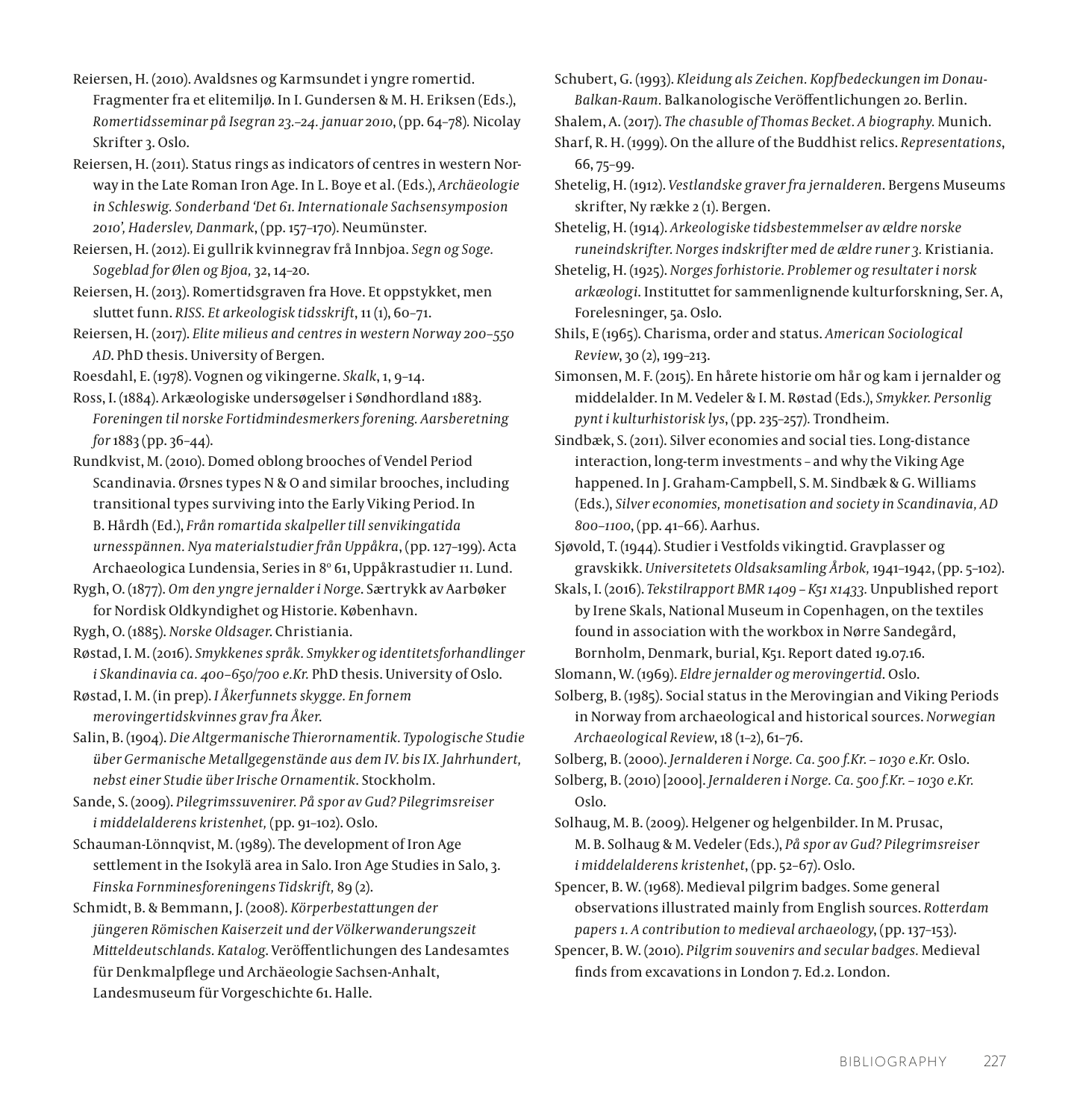Spencer, M. (1973). What is charisma? *The British Journal of Sociology*, 3, 341–354.

- Srinivas, T. (2012). Articles of Faith. Material piety, devotional aesthetics and the construction of a moral economy in the transnational Sathya Sai movement. *Visual Anthropology*, 25 (4), 270–302.
- Steiner, C. (2001). Rights of passage. On the liminal identity of art in the border zone. In F. R. Meyers (Ed.), *The empire of things. Regimes of value and material culture*, (pp. 207–231). Santa Fe.
- Steinsland, G. (2005). *Norrøn religion. Myter, riter, samfunn.* Oslo.
- Steinsland, G. (2012). *Mytene som skapte Norge. Myter og makt fra vikingtid til middelalder.* Oslo.
- Steinsland, G. & Sørensen, P. M (1994). *Menneske og makter i vikingenes verden*. Oslo.
- Stenberg, A. D. (2008). *I kvinnens tegn. En skildring av ryggknappspennen på Gotland under vendeltid og vikingtid.*  Masteruppsats i arkeologi. Stockholm.
- Stene, K. (2014). *Gråfjellprosjektet bind 4. I randen av taigaen bosetning og ressursutnyttelse i jernalder og middelalder i Østerdalen. Oslo*.
- Stenvik, L. F. (1997). Iron production in Mid-Norway. An answer to local demand? *Studien zur Sachsenforschung* 10, 253–265. Oldenburg.
- Stenvik, L. F. (2015). The bloomery in Mid-Norway. A retrospective glance and foresight. In S. Indrelid, K. L. Hjelle & K. Stene (Eds.), *Exploitation of outfield resources. Joint research at the University Museums of Norway*, (pp. 85–98). Bergen.
- Straume, E. (1988). The grave from Nordre Rør, Rygge, Østfold. The burial of a Danish woman from the 3rd Century AD. In B. Hårdh (Ed.), *Trade and exchange in prehistory*, (pp. 167–176). Acta Archaeologica Lundensia, Series 8° 16. Lund.
- Straume, E. (2005). Norske relieffspenner fra folkevandringstiden med innrisset dekor og runer på baksiden. In K. A. Bergsvik & A. Engevik (Eds.), *Fra funn til samfunn*. *Jernalderstudier tilegnet Bergljot Solberg på 70-års dagen*, (pp. 167–188). Universitetet i Bergens Arkeologiske Skrifter 1. Bergen.
- Sturlason, S. (1981). Soga om Harald Hardråde. In S. Schjøtt & H. Magerøy (Eds.), *Noregs kongesoger.* Gjøvik.
- Stylegar, F.-A. (2007). The Kaupang cemeteries revisited. In D. Skre (Ed.), *Kaupang in Skiringssal.* Kaupang excavation project publication series 1, (pp. 65–101). Aarhus.
- Stylegar, F.-A. & Reiersen, H. (2017). The Flaghaug burials. In D. Skre (Ed.), *Avaldsnes. A sea-kings' manor in First-Millennium Western Scandinavia*, (pp. 551–638). Ergänzungsbände zum Reallexikon der germanischen Aaltertumskunde 104. Berlin.

Sundkvist, A. (1992). *Rida de döda. Vikingatida bett i Valsgärde och Birka*. Publ. uppsats CD. Universitet i Uppsala.

Sundkvist, A. (2001). *Hästarnas land. Aristokratisk hästhållning och ridkonst i Svealands yngre järnålder.* Occasional Papers in Archaeology 28. Uppsala.

- Sundkvist, A. (2004). Herding horses. A model of prehistoric horsemanship in Scandinavia – and elsewhere? In B. Santillo-Frizell (Ed.), *Man and animal in antiquity. Proceedings of the conference at the Swedish Institute in Rome*, *September 9–12, 2002*, (pp. 241–249). Rome.
- Svanberg, F. (2003). *Death rituals in South-East Scandinavia AD 800– 1000. Decolonizing the Viking Age 2*. Acta Archaeologica Lundensia, Series in 4° 24. Lund.
- Søe, N. E., Vad Odgaard, B., Hertz, E., Holst, M. K. & Kristiansen, S. M. (2016). Geomorphological setting of a sacred landscape. Iron age post battle deposition of human remains at Alken Enge, Denmark. *Geoarchaeology*, 32, 521–533.
- Sørensen, P. M. (1991). Om Eddadigtenes alder. In G. Steinsland, U. Drobin, J. Pentikäinen & P. M. Sørensen (Eds.), *Nordisk Hedendom. Et symposium*. Odense.
- Søvsø, M. (2014). Ansgars Kirche in Ribe. Hauptergebnisse der Ausgrabungen bei Riber Dom 2008–12. In R.-M. Weiss & A. Klammt (Eds.), *Mythos Hammaburg. Archäologische Entdeckungen zu den Anfängen Hamburgs*, (pp. 245–255). Veröffentlichung des Helms-Museums 107. Hamburg.
- The Catholic Church in Norway website on relics. Available at: [http://](http://www.katolsk.no/tro/tema/helgener/artikler/relikvier_peo) [www.katolsk.no/tro/tema/helgener/artikler/relikvier\\_peo](http://www.katolsk.no/tro/tema/helgener/artikler/relikvier_peo)). Accessed June 2016.
- The poetic Edda (1936a). *The ballad of Skirnir*. In H. A. Bellows (translator) (Ed.). [http://www.sacred-texts.com/neu/poe/poe07.htm.](http://www.sacred-texts.com/neu/poe/poe07.htm) Accessed August 2018.
- The poetic Edda (1936b). *The second lay of Gunhild.* In H. A. Bellows (translator) (Ed.).<http://www.sacred-texts.com/neu/poe/poe31.htm>. Accessed August 2018.
- Thompson, K. (2011). Theorising rider–horse relations. An ethnographic illustration of the centaur metaphor in the Spanish bullfight. In N. Taylor & T. Signal (Eds.), *Theorizing animals. Rethinking humanimal relations.* Leiden.
- Thrane, H. (1992). Das Reichtumszentrum Gudme in der Völkerwanderungszeit Fünens. In K. Hauck (Ed.), *Der historische Horizont der Götterbild-Amulette aus der Übergangsepoche von der Spätantike zum Frühmittelalter*, (pp. 299–380). Göttingen.
- Throop, P. (1998). *Hildegard von Bingen's physica. The complete English translation of her classic work on health and healing*. Rochester.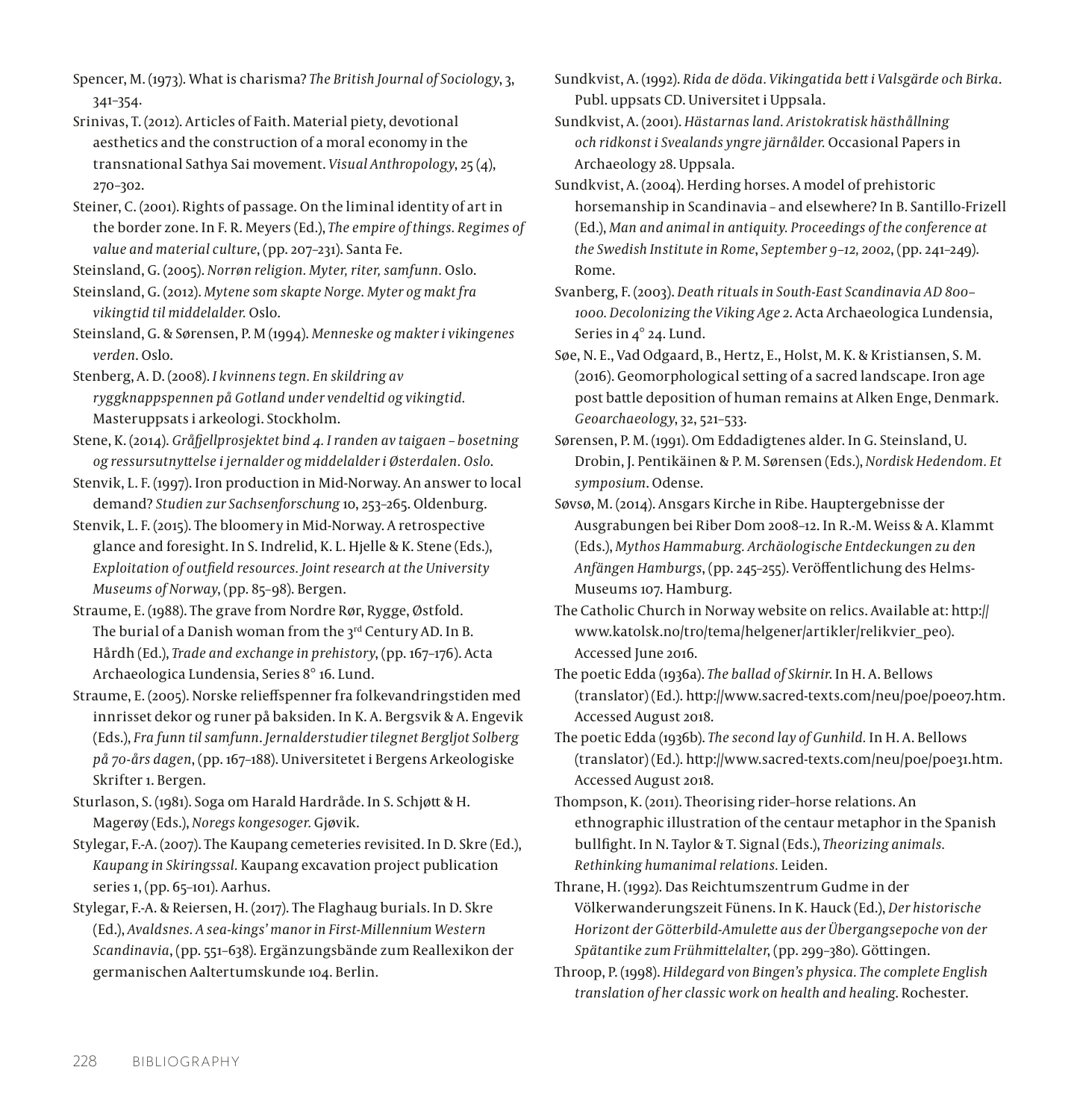- Tolkien C. (1960). *Saga Heiðreks konungs ins vitra. The Saga of King Heidrek the Wise. [Hervarar saga ok Heiðreks]* Translated from the Icelandic with introduction, Notes and Appendices by Christopher Tolkien. London.
- Tricht, F. (2011). *The Latin renovatio of Byzantium. The empire of Constantinople (1204–1228).* Leiden.

Troels-Lund, T. (1914). Signet. In *Dagligt liv i Norden i det sekstende aarhundrede* 8, 306. København.

- Turner, T. S. (1993). The social skin. In C. B. Burroughs & J. D. Ehrenreich (Eds.), *Reading the social body,* (pp. 15–39). Iowa City.
- Turner, V. W. (1967). *Forest of symbols.* Ithaca.

Turner, V. W. & Turner, E. (1978). *Image and pilgrimage in Christian culture. Anthropological perspectives.* Oxford.

Tveit, K. (1965). Tre pilegrimsmerker. *Godbiter fra samlingene.* Særtrykk av Bergens Tidende 30, 4–5. Bergen.

Tveiten, O. & Loftsgarden, K. (2017). The extensive iron production in Norway in the tenth to thirteenth century. A regional perspective. In Z. T. Glørstad & K. Loftsgarden (Eds.), *Viking-Age transformations. Trade, craft and resources in western Scandinavia*, (pp. 111–123). London.

- Tys, D. & Loveluck, C. (2006). Coastal societies, exchange and identity along the Channel and southern North Sea shores of Europe, AD 600–1000. *Journal of Maritime Archaeology*, 1 (2), 140–169.
- Undset, I. (1878). *Nordiske oldsaker i fremmede museer.* Kristiania. van Gennep, A. (1960). The rites of passage. London.
- Vedeler, M. (2009). Helgengraver og relikvier. In M. Prusac, M. B. Solhaug & M. Vedeler (Eds.), *På spor av Gud? Pilegrimsreiser i middelalderens kristenhet,* (pp. 68–80). Oslo.
- Vedeler, M. (2014). *Silk for the Vikings*. Oxford.
- Vedeler, M. & Kutzke, H. (2015). Smykkesteiner i middelalderens kosmologi. In M. Vedeler & I. M. Røstad (Eds.), *Smykker. Personlig pynt i kulturhistorisk lys*, (pp. 211–234). Trondheim.
- Vedeler, M., Kristoffersen, E. S. & Røstad, I. M. (2018). Dressed for ritual, dressed for life. A Migration Period grave from Sande in Norway. *Medieval Archaeology*, 62 (1), 1–27.

Vennersdorf, M., Gottlieb, B. & Schnell, U. (2006). Smykker fra Smørenge. Endnu et spænende fund fra Bornholms yngre jernalder. *Nationalmuseets Arbejdsmark*, 2006, 167–183.

Vida, T. (2009). Herkunft und Funktion von Privatreliquiaren und Amulettkapseln in frühgeschichtlichen Europa. In U. v. Freeden, H. Friesinger & E. Wamers (Eds.), *Glaube, Kult und Herrschaft. Phänomene des Religiösen im 1. Jahrtausend n.Chr. in Mittel- und Nordeuropa*. *Akten des 59. Internationalen Sachsensynmposions und der der Grundprobleme der frühgeschichtlichen Entwicklung im Mitteldonauraum*, (pp. 261–280). Kolloquien zur Vor- und Frühgeschichte 12. Bonn.

Vinsrygg, S. (1979). *Merovingartid i Nord-Noreg. Studie i utvalt materiale frå gravfunn*. Arkeologiske avhandlinger fra Historisk museum i Bergen 2. Bergen.

Vogt, C. (2010). Episcopal self-fashioning. The Thomas Becket mitres. In E. Wetter (Ed.), *Iconography of liturgical textiles in the Middle Ages,*  (pp. 117–128). Riggisberg.

Wamers, E. (1995). Eine burgundische Pyxis ,vom Niederrhein'. Zu merowingerzeitlichen Amulettkapseln und Kosmetikbüchsen. *Frühmittelalterliche Studien,* 29, 144–166.

Ward-Perkins, J. B. (1993). *London Museum Medieval Catalogue 1940*. London.

Waśko, A. (2018). 'Freedom is the greatest thing'. Bishops as fighters for freedom in Fifteenth Century Sweden. In R. Kotecki, J. Maciejewski & J. Ott (Eds.), *Between sword and prayer. Warfare and Medieval clergy in cultural perspective*, (pp. 470–496). Explorations in medieval culture 3. Leiden.

Webb, D. (2002). *Medieval European pilgrimage, c.700–c.1500.* European culture and society series. New York.

Weber, B. (2007). *Vesle Hjerkinn. Kongens gård og sælehus.* Norske Oldfunn 21. Oslo.

- Weber, M. (1968a). *Economy and society* 3. New York.
- Weber, M. (1968b). *On charisma and institution building. In*  S. N. Eisenstadt *(*Ed.) *Selected papers*. Chicago.
- Weiner, A. B. (1992). *Inalienable possessions. The paradox of keeping while giving.* Berkeley.
- Weinryb, I. (2013). Living matter. Materiality, maker and ornament in the Middle Ages. *Gesta*, 52 (2), 113–132.

Werner, J. (1980). Der goldene Armring des Frankenkönigs Childerich und die germanischen Handgelenkringe der jüngeren Kaiserzeit. *Frühmittelalterliche Studien*, 14, 1–49.

Wiker, G. (2000). *Gullbrakteatene. I dialog med naturkreftene.* MA thesis. University of Oslo.

Williams, H. (2015). Towards an archaeology of cremation. In C. W. Schmidt & S. Symes (Eds.), *The analysis of burned human remains*, (pp. 259–293). London.

Wingfield, C. (2010). Touching the Buddha. Encounters with a charismatic object. In S. Dudley (Ed.), *Museum materialities. Objects, engagements, interpretations*, (pp. 53–70). London.

Winny, J. (1980). *The general prologue to the Canterbury Tales. Selected tales from Chaucer*. Cambridge.

Wyckoff, D. (1967). Introduction. In A. Magnus *Book of minerals*. Oxford. Xenophon (2002[1894]). *The art of horsemanship*. In M. H. Morgan (translator) (Ed.). London.